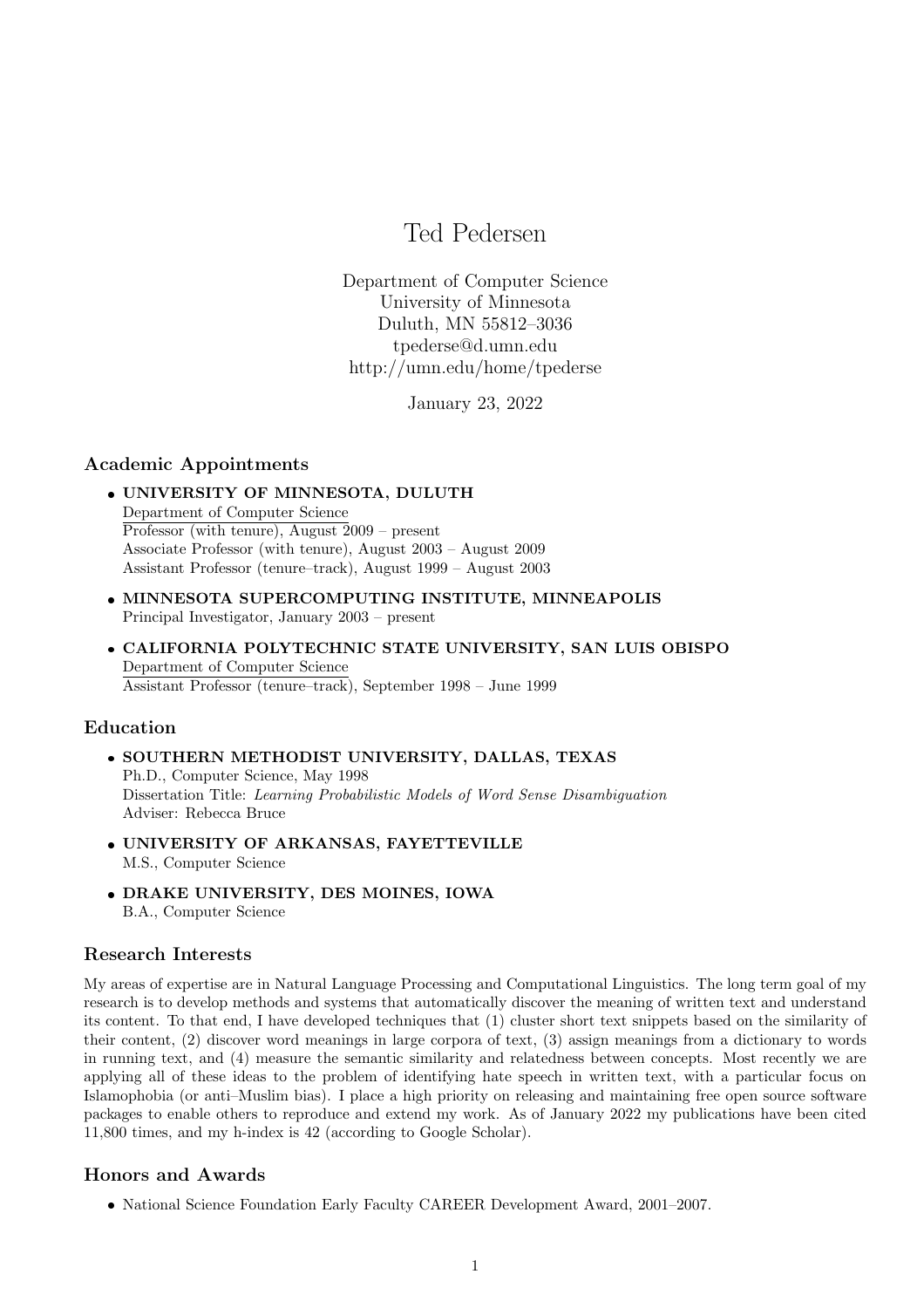# External Funding

- [2] Semantic Relatedness for Active Medication Safety and Outcomes Surveillance (co-PI with Serguei Pakhomov (PI), Department of Pharmaceutical Care & Health Systems, University of Minnesota, Twin Cities). Funded by the National Institutes of Health, National Library of Medicine (R01 LM009623-01A2). \$935,000 from September 2008 through September 2012.
- [1] Automatic Resolution of Semantic Ambiguity in Natural Language. Funded by the National Science Foundation Faculty Early Development (CAREER) program (IIS #0092784). \$343,000 from March 2001 through February 2007.

# Book Chapters

[1] Pedersen, T. (2006) Unsupervised Corpus Based Methods for WSD. In Agirre, E. & Edmonds, P. (Editors), Word Sense Disambiguation: Algorithms and Applications. pp. 133–166. Springer.

#### Journal Articles

- [8] Mennes, J. & Pedersen, T. & Lefever, E. (2019) Approaching Terminological Ambiguity in Cross-Disciplinary Communication as a Word Sense Induction Task. A Pilot Study, Language Resources and Evaluation, 53, 889-917, April, Springer. [Journal Citation Reports Impact Factor 2018: 1.029]
- [7] McInnes, B. & Pedersen, T. (2015) Evaluating Semantic Similarity and Relatedness over the Semantic Grouping of Clinical Term Pairs, Journal of Biomedical Informatics, 54, 329-336, April, Elsevier. [Journal Citation Reports Impact Factor 2015: 2.447, ranked 2,806 of 11,997 journals (top 23%)]
- [6] McInnes, B. & Pedersen, T. (2013) Evaluating Measures of Semantic Similarity and Relatedness to Disambiguate Terms in Biomedical Text, Journal of Biomedical Informatics, 46(6), 1116 - 1124, December, Elsevier. [Journal Citation Reports Impact Factor 2013: 2.482, ranked 2,243 of 8,539 journals (top 26%)]
- [5] Pedersen, T. (2012) Rule-based and Lightly Supervised Methods to Predict Emotions in Suicide Notes, Biomedical Informatics Insights, 2012:5 (Suppl. 1), pp. 185 – 193, January, Libertas Academica.
- [4] Pakhomov, S. & Pedersen, T. & McInnes, B. & Melton, G. & Ruggieri, A. & Chute, C. (2011) Towards a Framework for Developing Semantic Relatedness Reference Standards, Journal of Biomedical Informatics, 44(2), pp. 251–265, April, Elsevier. [Journal Citation Reports Impact Factor 2010: 1.724, ranked 3,053 of 8,037 journals (top 38%)]
- [3] Pedersen, T. (2008) Empiricism is Not a Matter of Faith, Computational Linguistics, 34(3), pp. 465–470, September, MIT Press. [Journal Citation Reports Impact Factor 2007: 2.367, ranked 1,427 of 6,417 journals (top 22%)]
- [2] Kulkarni, A. & Pedersen, T. (2008) Name Discrimination and E-mail Clustering Using Unsupervised Clustering of Similar Concepts, Journal of Intelligent Systems (Special Issue : Recent Advances in Knowledge-Based Systems and Their Applications), 17(1-3), pp. 37–50, Freund.
- [1] Pedersen, T. & Pakhomov, S. & Patwardhan, S. & Chute, C. (2007) Measures of Semantic Similarity and Relatedness in the Biomedical Domain, Journal of Biomedical Informatics, 40(3), pp. 288–299, June, Elsevier. [Journal Citation Reports Impact Factor 2006: 2.346, ranked 1,347 of 6,164 journals (top 22%)]

## Refereed Conference Papers

- [40] Shrestha, P. & Rey-Villamizar, N. & Sadeque, F. & Pedersen, T. & Bethard, S. & Solorio, T. (2016) Age and Gender Prediction on Health Forum Data. In Proceedings of the 10th edition of the Language Resources and Evaluation Conference, pp. 3394-3401, Portoroz, Slovenia. [acceptance rate 60%]
- [39] Evans, R. & Gelbukh, A. & Grefenstette, G. & Hanks, P. & Jakubicek, M. & McCarthy, D. & Palmer, M. & Pedersen, T. & Rundell, M. & Rychly, P. & Sharoff, S. & Tugwell, D. (2016) Adam Kilgarriff's Legacy to Computational Linguistics and Beyond In Proceedings of the 17th International Conference on Intelligent Text Processing and Computational Linguistics, Konya, Turkey. [invited paper]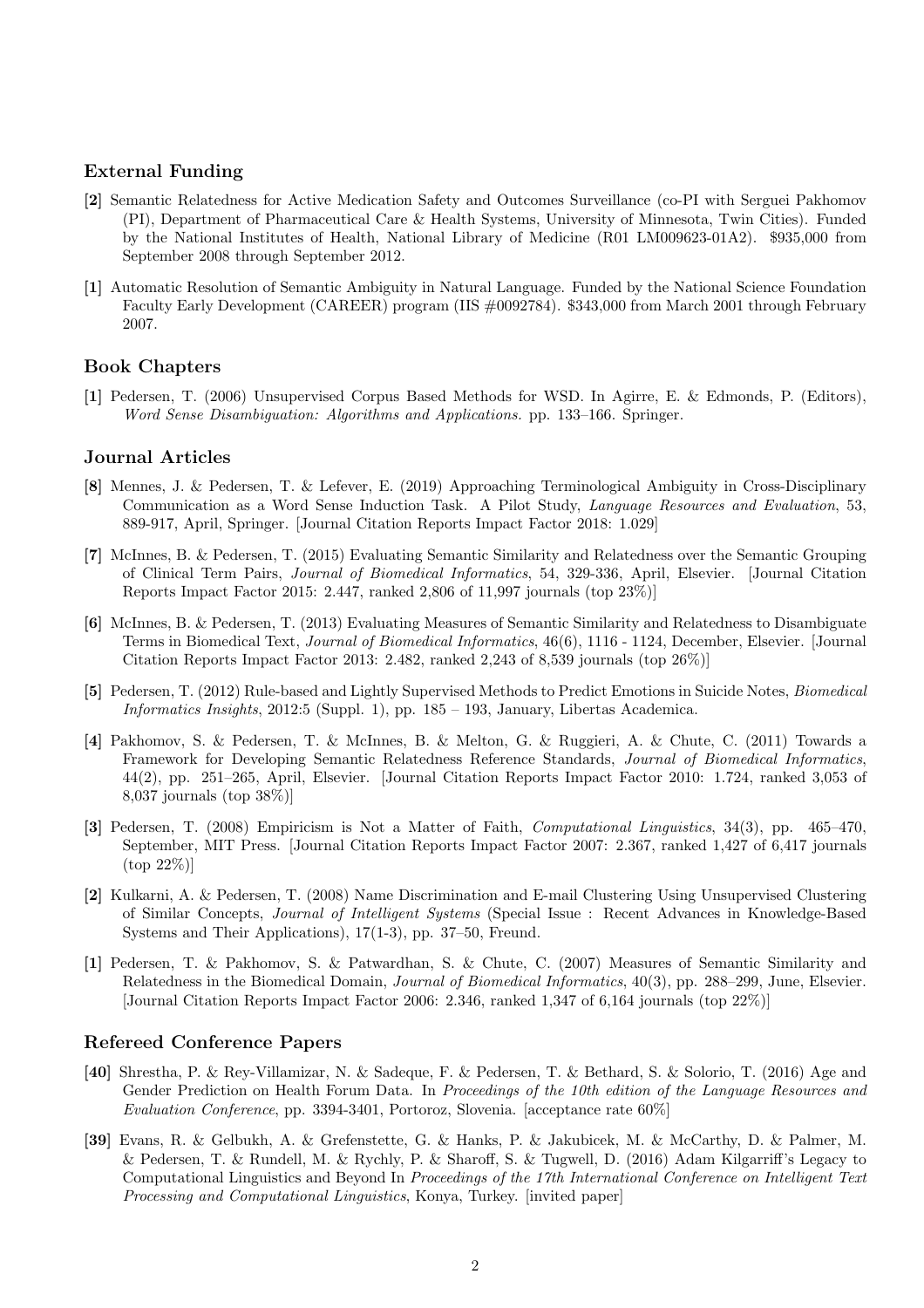- [38] McInnes, B. & Pedersen, T. & Liu, Y. & Melton, G. & Pakhomov, S. (2014) U-path : An undirected path-based measure of semantic similarity. In Proceedings of the Annual Symposium of the American Medical Informatics Association, pp. 882-891, Washington, DC. [acceptance rate 35%]
- [37] Fokkens, A. & van Erp, M. & Postma, M. & Pedersen, T. & Vossen, P. & Freire, N. (2013) Offspring from Reproduction Problems: What Replication Failure Teaches Us. In Proceedings of the 51st Annual Meeting of the Association for Computational Linguistics, pp. 1691-1701, Sofia, Bulgaria. [acceptance rate 26%, nominated for best paper award]
- [36] Liu, Y. & Bill, R. & Fiszman, M. & Rindflesch, T. & Pedersen, T. & Melton, G. & Pakhomov, S. (2012) Using SemRep to Label Semantic Relations Extracted from Clinical Text. In Proceedings of the Annual Symposium of the American Medical Informatics Association, pp. 587 - 595, Chicago, IL. [acceptance rate 44%]
- [35] Bill, R. & Liu, Y. & McInnes, B. & Melton, G. & Pedersen, T. & Pakhomov, S. (2012) Evaluating Semantic Relatedness and Similarity Measures with Standardized MedDRA Queries. In Proceedings of the Annual Symposium of the American Medical Informatics Association, pp. 43 - 50, Chicago, IL. [acceptance rate 44%]
- [34] Liu, Y. & McInnes, B. & Pedersen, T. & Melton-Meaux, G. & Pakhomov, S. (2012) Semantic Relatedness Study Using Second Order Co-occurrence Vectors Computed from Biomedical Corpora, UMLS and WordNet. In Proceedings of the 2nd ACM SIGHIT International Health Informatics Symposium, pp. 363 – 371, Miami, FL. [acceptance rate 18%]
- [33] McInnes, B. & Pedersen, T. & Liu, Y. & Melton, G. & Pakhomov, S. (2011) Knowledge-based Method for Determining the Meaning of Ambiguous Biomedical Terms Using Information Content Measures of Similarity. In Proceedings of the Annual Symposium of the American Medical Informatics Association, pp. 895 – 904, Washington, DC. [acceptance rate 51%]
- [32] McInnes, B. & Pedersen, T. & Liu, Y. & Pakhomov, S. & Melton, G. (2011) Using Second-order Vectors in a Knowledge-based Method for Acronym Disambiguation. In Proceedings of the Fifteenth Conference on Computational Natural Language Learning, pp.  $145 - 153$ , Portland, OR. [acceptance rate  $35\%$ ]
- [31] Pakhomov, S. & McInnes, B. & Adam, T. & Liu, Y. & Pedersen, T. & Melton, G. (2010) Semantic Similarity and Relatedness between Clinical Terms : An Experimental Study. In Proceedings of the Annual Symposium of the American Medical Informatics Association, pp.  $572 - 576$ , Washington, DC. [acceptance rate  $50\%$ ]
- [30] Pedersen, T. (2010) The Effect of Different Context Representations on Word Sense Discrimination in Biomedical Texts. In Proceedings of the 1st ACM International Health Informatics Symposium, pp.  $56 - 65$ , Arlington, VA. [acceptance rate 17%]
- [29] Pedersen, T. (2010) Information Content Measures of Semantic Similarity Perform Better Without Sense-Tagged Text. In Proceedings of the 11th Annual Conference of the North American Chapter of the Association for Computational Linguistics, pp. 329–332, Los Angeles, CA. [acceptance rate 35%]
- [28] McInnes, B. & Pedersen, T. & Pakhomov, S. (2009). UMLS-Interface and UMLS-Similarity : Open Source Software for Measuring Paths and Semantic Similarity. In Proceedings of the Annual Symposium of the American Medical Informatics Association, pp. 431–435, San Francisco, CA. [acceptance rate 49%]
- [27] Pedersen, T. (2009) Improved Unsupervised Name Discrimination with Very Wide Bigrams and Automatic Cluster Stopping. In Proceedings of the Tenth International Conference on Intelligent Text Processing and Computational Linguistics, pp. 294–305, Mexico City. Springer–Verlag. [acceptance rate 26%]
- [26] McInnes, B. & Pedersen, T. & Carlis, J. (2007). Using UMLS Concept Unique Identifiers (CUIs) for Word Sense Disambiguation in the Biomedical Domain. In Proceedings of the Annual Symposium of the American Medical Informatics Association, pp. 533–537, Chicago, IL. [acceptance rate 45%]
- [25] Pedersen, T. & Kulkarni, A. (2007) Unsupervised Discrimination of Person Names in Web Contexts. In Proceedings of the Eighth International Conference on Intelligent Text Processing and Computational Linguistics, pp. 299–310, Mexico City. Springer–Verlag. [acceptance rate 29%]
- [24] Joshi, M. & Pakhomov, S. & Pedersen, T. & Chute, C. (2006) A Comparative Study of Supervised Learning as Applied to Acronym Expansion in Clinical Reports. In Proceedings of the Annual Symposium of the American Medical Informatics Association, pp. 399–403, Washington, DC. [acceptance rate 41%]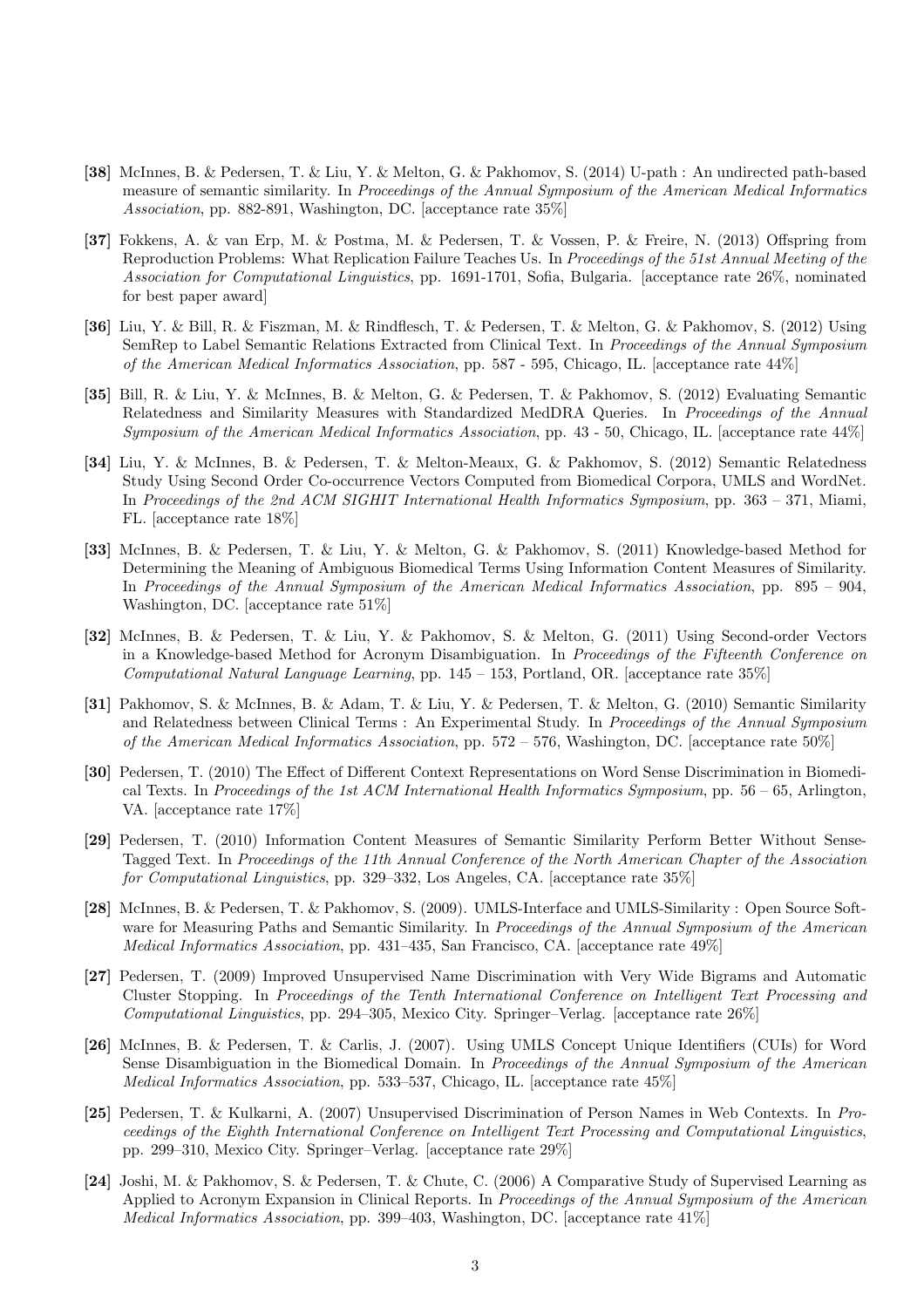- [23] Pedersen, T. & Kulkarni, A. (2006) Selecting the "Right" Number of Senses Based on Clustering Criterion Functions. In Proceedings of the Posters and Demo Program of the Eleventh Conference of the European Chapter of the Association for Computational Linguistics, pp. 111–114, Trento, Italy. [acceptance rate  $40\%$ ]
- [22] Pedersen, T. & Kulkarni, A. & Angheluta, R. & Kozareva, Z. & Solorio, T. (2006) An Unsupervised Language Independent Method of Name Discrimination Using Second Order Co-occurrence Features. In Proceedings of the Seventh International Conference on Intelligent Text Processing and Computational Linguistics, pp. 208–222, Mexico City. Springer–Verlag. [acceptance rate 30%]
- [21] Joshi, M. & Pedersen, T. & Maclin, R. (2005) A Comparative Study of Support Vectors Machines Applied to the Supervised Word Sense Disambiguation Problem in the Medical Domain. In Proceedings of the Second Indian International Conference on Artificial Intelligence, pp. 3449–3468, Pune, India. [acceptance rate 35%]
- [20] Kulkarni, A. & Pedersen, T. (2005). Name Discrimination and Email Clustering using Unsupervised Clustering and Labeling of Similar Contexts. In Proceedings of the Second Indian International Conference on Artificial Intelligence, pp. 703–722, Pune, India. [acceptance rate 35%]
- [19] Pakhomov, S. & Pedersen, T. & Chute, C. (2005). Abbreviation and Acronym Disambiguation in Clinical Discourse. In Proceedings of the Annual Symposium of the American Medical Informatics Association, pp. 589–593, Washington, DC. [acceptance rate 37%]
- [18] Pedersen, T. & Purandare, A. & Kulkarni, A. (2005) Name Discrimination by Clustering Similar Contexts. In Proceedings of the Sixth International Conference on Intelligent Text Processing and Computational Linguistics, pp. 220–231, Mexico City. Springer–Verlag. [acceptance rate 35%]
- [17] Purandare, A. & Pedersen, T. (2004) Word Sense Discrimination by Clustering Contexts in Vector and Similarity Spaces. In Proceedings of the Conference on Computational Natural Language Learning, pp. 41–48, Boston, MA. [acceptance rate 48%]
- [16] Mohammad, S. & Pedersen, T. (2004) Combining Lexical and Syntactic Features for Supervised Word Sense Disambiguation. In Proceedings of the Conference on Computational Natural Language Learning, pp. 25–32, Boston, MA. [acceptance rate 48%]
- [15] Banerjee, S. & Pedersen, T. (2003) Extended Gloss Overlaps as a Measure of Semantic Relatedness. In Proceedings of the Eighteenth International Joint Conference on Artificial Intelligence, pp. 805–810, Acapulco. [acceptance rate 21%]
- [14] Patwardhan, S. & Banerjee, S. & Pedersen, T. (2003) Using Measures of Semantic Relatedness for Word Sense Disambiguation. In Proceedings of the Fourth International Conference on Intelligent Text Processing and Computational Linguistics, pp. 241–257, Mexico City. Springer–Verlag. [acceptance rate 46%]
- [13] Banerjee, S. & Pedersen, T. (2003) The Design, Implementation and Use of the Ngram Statistics Package. In Proceedings of the Fourth International Conference on Intelligent Text Processing and Computational Linguistics, pp. 370–381, Mexico City. Springer–Verlag. [acceptance rate 46%]
- [12] Mohammad S. & Pedersen, T. (2003) Guaranteed Pre-Tagging with the Brill Tagger. In Proceedings of the Fourth International Conference on Intelligent Text Processing and Computational Linguistics, pp. 148–157, Mexico City. Springer–Verlag. [acceptance rate 46%]
- [11] Pedersen, T. (2002) A Baseline Methodology for Word Sense Disambiguation. In Proceedings of the Third International Conference on Intelligent Text Processing and Computational Linguistics, pp. 126–135, Mexico City. Springer–Verlag. [acceptance rate 52%]
- [10] Banerjee, S. & Pedersen, T. (2002) An Adapted Lesk Algorithm for Word Sense Disambiguation Using Word-Net. In Proceedings of the Third International Conference on Intelligent Text Processing and Computational Linguistics, pp. 136–145, Mexico City. Springer–Verlag. [acceptance rate 52%]
- [9] Pedersen, T. (2001) A Decision Tree of Bigrams is an Accurate Predictor of Word Sense. In Proceedings of the Second Conference of the North American Chapter of the Association for Computational Linguistics, pp. 79–86, Pittsburgh. [acceptance rate 28%]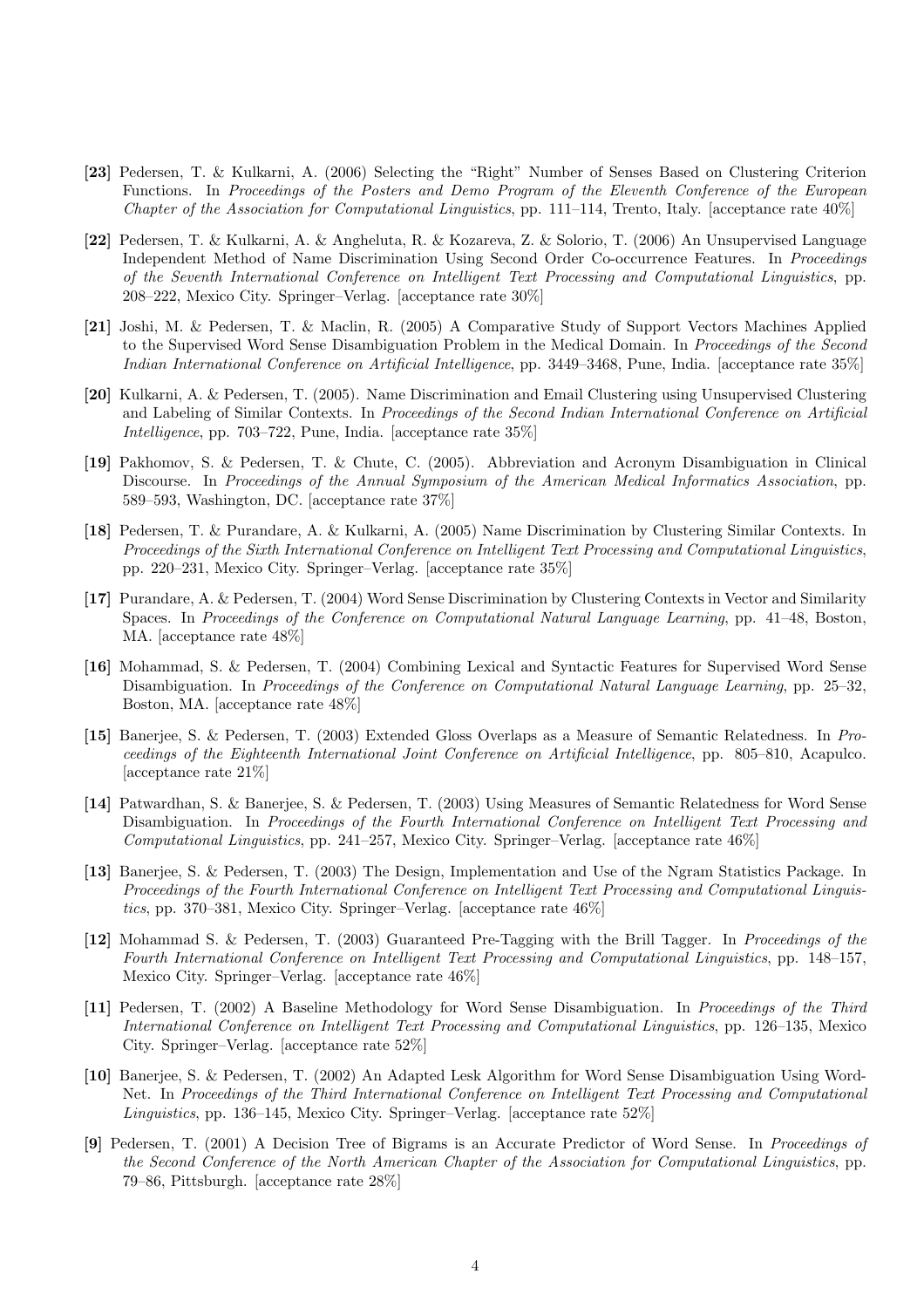- [8] Pedersen, T. (2001) Lexical Semantic Ambiguity Resolution with Bigram–based Decision Trees. In Proceedings of the Second International Conference on Intelligent Text Processing and Computational Linguistics, pp. 157– 168, Mexico City. Springer–Verlag. [acceptance rate 57%]
- [7] Pedersen, T. (2000) A Simple Approach to Building Ensembles of Naive Bayesian Classifiers for Word Sense Disambiguation. In Proceedings of the First Conference of the North American Chapter of the Association for Computational Linguistics, pp. 63–69, Seattle. [acceptance rate 26%]
- [6] Pedersen, T. & Bruce, R. (1998) Knowledge Lean Word Sense Disambiguation. In Proceedings of the Fifteenth National Conference on Artificial Intelligence, pp. 800–805, Madison, WI. AAAI Press/MIT Press. [acceptance rate 30%]
- [5] Pedersen, T. & Bruce, R. (1997) Distinguishing Word Senses in Untagged Text. In Proceedings of the Second Conference on Empirical Methods in Natural Language Processing, pp. 197–207, Providence, RI. [acceptance rate 35%]
- [4] Pedersen, T. & Bruce, R. (1997) A New Supervised Learning Algorithm for Word Sense Disambiguation. In Proceedings of the Fourteenth National Conference on Artificial Intelligence, pp. 604–609, Providence, RI. AAAI Press / MIT Press. [acceptance rate 36%]
- [3] Pedersen, T. & Bruce, R. & Wiebe, J. (1997) Sequential Model Selection for Word Sense Disambiguation. In Proceedings of the Fifth Conference on Applied Natural Language Processing, pp. 388–395, Washington, DC. [acceptance rate 32%]
- [2] Pedersen, T. & Kayaalp, M. & Bruce, R. (1996) Significant Lexical Relationships. In Proceedings of the Thirteenth National Conference on Artificial Intelligence, pp. 455–460, Portland, OR. AAAI Press/MIT Press. [acceptance rate 30%]
- [1] Bruce, R. & Wiebe, J. & Pedersen, T. (1996) The Measure of a Model. In Proceedings of the Conference on Empirical Methods in Natural Language Processing, pp. 101–112, Philadelphia, PA. [acceptance rate 30%]

## Workshop and Other Publications

Nearly all of these papers were peer–reviewed, but acceptance rates were relatively high (greater than 75%), except when otherwise noted.

- [51] D'Souza, J. & Auer, S. & Pedersen, T. (2021) Task 11 at SemEval-2021: NLPContributionGraph Structuring Scholarly NLP Contributions for a Research Knowledge Graph In Proceedings of the 15th International Workshop on Semantic Evaluation (SemEval 2020), pp. 364-376, Bangkok (virtual).
- [50] Martin, A. & Pedersen, T. (2021) Duluth at SemEval-2021 Task 11: Applying DeBERTa to Contributing Sentence Selection and Dependency Parsing for Entity Extraction, In Proceedings of the 15th International Workshop on Semantic Evaluation (SemEval 2020), pp. 490-501, Bangkok (virtual).
- [49] Jin, S. & Yin, Y. & Tang, X. & Pedersen, T. (2020) Duluth at SemEval-2020 Task 7: Asking RoBERTa to Judge the Funniness of News Headlines. In *Proceedings of the 14th International Workshop on Semantic Evaluation* (SemEval 2020), pp. 986-994, Barcelona (virtual).
- [48] Pedersen, T. (2020) Duluth at SemEval-2020 Task 12: Offensive Tweet Identification in English with Logistic Regression. In Proceedings of the 14th International Workshop on Semantic Evaluation (SemEval 2020), pp. 1938-1946, Barcelona (virtual).
- [47] Pedersen, T. (2019) Duluth at SemEval-2019 Task 6: Lexical Approaches to Identify and Categorize Offensive Tweets. In Proceedings of the 13th International Workshop on Semantic Evaluation (SemEval 2019), pp. 593-599, Minneapolis, MN.
- [46] Sengupta, S. & Pedersen, T. (2019) Duluth at SemEval-2019 Task 4: The Pioquinto Manterola Hyperpartisan News Detector. In Proceedings of the 13th International Workshop on Semantic Evaluation (SemEval 2019), pp. 949-953, Minneapolis, MN.
- [45] Jin, S. & Pedersen, T. (2018) Duluth UROP at SemEval-2018 Task 2: Multilingual Emoji Prediction with Ensemble Learning and Oversampling. In Proceedings of the 12th International Workshop on Semantic Evaluation (SemEval 2018), pp. 482-485, New Orleans, LA.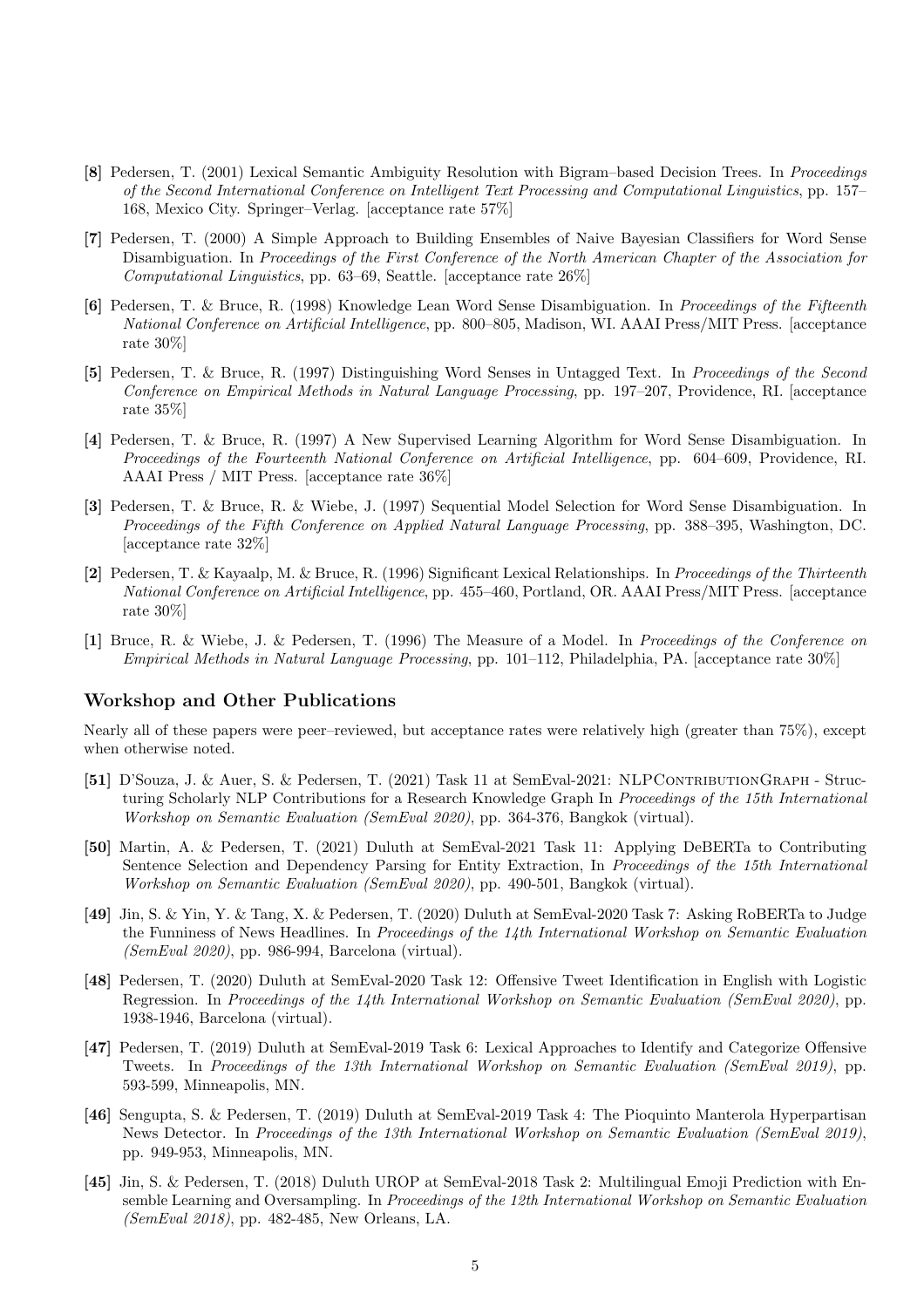- [44] Wang, Z. & Pedersen, T. (2018) UMDSub at SemEval-2018 Task 2: Multilingual Emoji Prediction Multi-channel Convolutional Neural Network on Subword Embedding. In Proceedings of the 12th International Workshop on Semantic Evaluation (SemEval 2018), pp. 395-399, New Orleans, LA.
- [43] Swanberg, K. & Mirza, M. & Pedersen, T. and Wang, Z. (2018) ALANIS at SemEval-2018 Task 3: A Feature Engineering Approach to Irony Detection in English Tweets. In Proceedings of the 12th International Workshop on Semantic Evaluation (SemEval 2018), pp. 507-511, New Orleans, LA.
- [42] Hassan, A. & Vallabhajosyula, M. & Pedersen, T. (2018) UMDuluth-CS8761 at SemEval-2018 Task 9: Hypernym Discovery using Hearst Patterns, Co-occurrence frequencies and Word Embeddings. In Proceedings of the 12th International Workshop on Semantic Evaluation (SemEval 2018), pp. 914-918, New Orleans, LA.
- [41] McInnes, B. & Pedersen, T. (2017) Improving Correlation with Human Judgments by Integrating Semantic Similarity with Second–Order Vectors. In Proceedings of the 16th Workshop on Biomedical Natural Language Processing, pp. 107-116, Vancouver, BC. [acceptance rate  $20\%$ ]
- [40] Yan, X. & Pedersen, T. (2017) Duluth at SemEval-2017 Task 6: Language Models in Humor Detection. In Proceedings of the 11th International Workshop on Semantic Evaluation, pp. 376-380, Vancouver, BC.
- [39] Pedersen, T. (2017) Duluth at SemEval-2017 Task 7: Puns Upon a Midnight Dreary, Lexical Semantics for the Weak and Weary. In Proceedings of the 11th International Workshop on Semantic Evaluation, pp. 407-411, Vancouver, BC.
- [38] Rey-Villamizar, N. & Shrestha, P. & Sadeque, F. & Bethard, S. & Pedersen, T. & Mukherjee, A. & Solorio, T. (2016) Analysis of Anxious Word Usage on Online Health Forums. In Proceedings of the Seventh International Workshop on Health Text Mining and Information Analysis, pp. 37-42, Austin, TX.
- [37] Sadeque, F. & Pedersen, T. & Solorio, T. & Shrestha, P. & Rey-Villamizar, N. & Bethard, S. (2016) Why Do They Leave: Modeling Participation in Online Depression Forums. In Proceedings of The Fourth International Workshop on Natural Language Processing for Social Media, pp. 14-19, Austin, TX.
- [36] Rusert, J. & Pedersen, T. (2016) UMNDuluth at SemEval-2016 Task 14: WordNet's Missing Lemmas. In Proceedings of the 10th International Workshop on Semantic Evaluation, pp. 1346-1350, San Diego, CA.
- [35] Pedersen, T. (2016) Duluth at SemEval 2016 Task 14: Extending Gloss Overlaps to Enrich Semantic Taxonomies. In Proceedings of the 10th International Workshop on Semantic Evaluation,pp. 1328-1331, San Diego, CA.
- [34] Rey-Villamizar, N. & Shrestha, P. & Solorio, T. & Sadeque, F. & Bethard, S. & Pedersen, T. (2015) Semisupervised CLPsych 2016 Shared Task System Submission. In Proceedings of the 3rd Workshop on Computational Linguistics and Clinical Psychology - From Linguistic Signal to Clinical Reality,pp. 171-175, San Diego, CA.
- [33] Sadeque, F. & Solorio, T. & Pedersen, T. & Shrestha, P. & Bethard, S. (2015) Predicting Continued Participation in Online Health Forums. In Proceedings of the Sixth International Workshop on Health Text Mining and Information Analysis, pp. 12-20, September 2015, Lisbon, Portugal.
- [32] Pedersen, T. (2015) Screening Twitter Users for Depression and PTSD using Lexical Decision Lists. In Proceedings of the 2nd Computational Linguistics and Clinical Psychology Workshop - From Linguistic Signal to Clinical Reality, pp. 46-53, Denver, CO.
- [31] Pedersen, T. (2015) Duluth : Word Sense Discrimination in the Service of Lexicography In Proceedings of the 9th International Workshop on Semantic Evaluation, pp. 282 – 286, Denver, CO.
- [30] Pedersen, T. (2014) Duluth: Measuring Cross-Level Semantic Similarity with First and Second Order Dictionary Overlaps. In Proceedings of the 8th International Workshop on Semantic Evaluation (SemEval 2014), in conjunction with the 25th International Conference on Computational Linguistics, pp.  $247 - 251$ , Dublin, Ireland.
- [29] Pedersen, T. (2013) Duluth: Word Sense Induction Applied to Web Page Clustering. In Proceedings of the 7th International Workshop on Semantic Evaluation (SemEval 2013), in conjunction with the Second Joint Conference on Lexical and Computational Semantics, pp. 202 – 206, Atlanta, Georgia.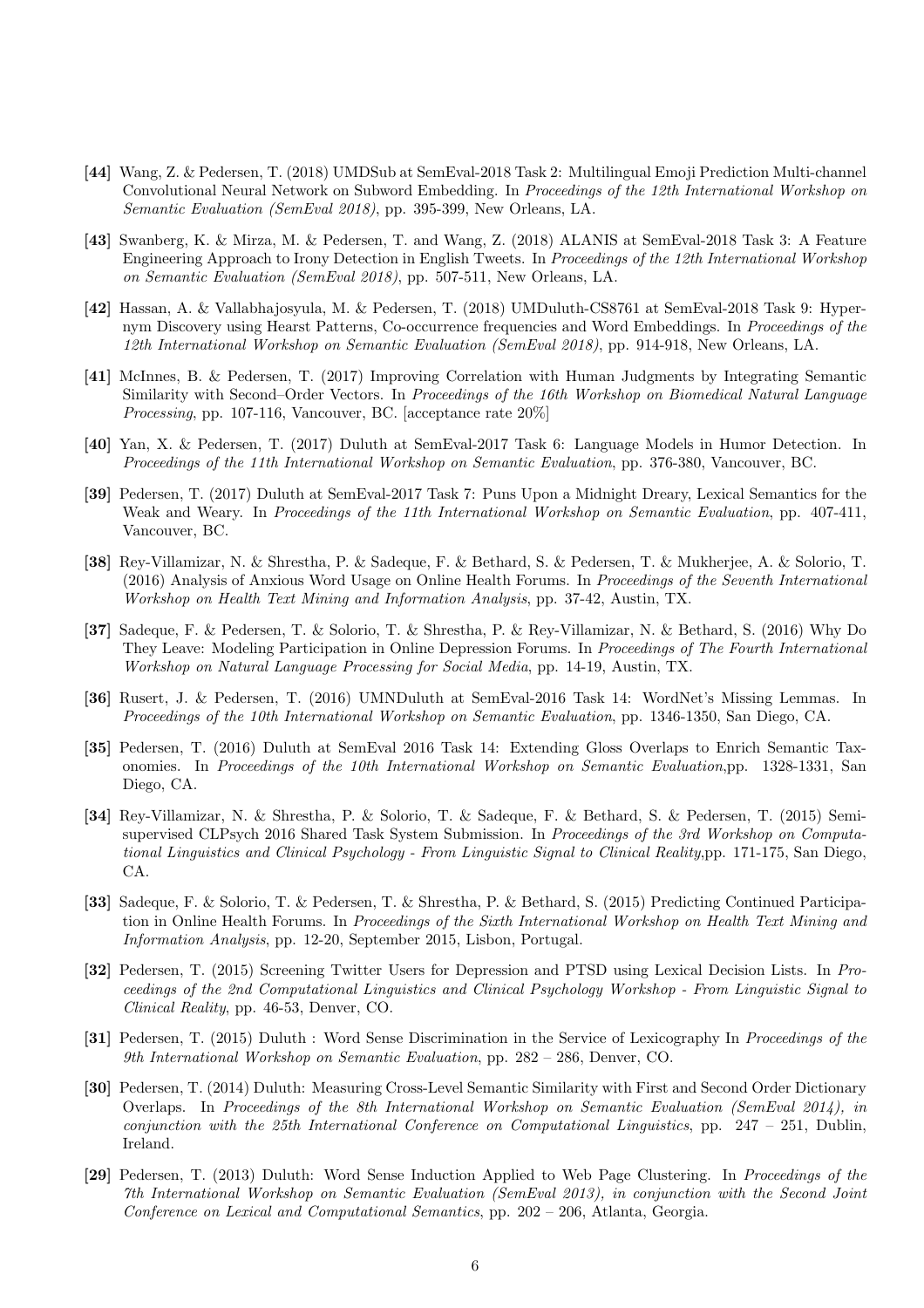- [28] Pedersen, T. (2012) Duluth: Measuring Degrees of Relational Similarity with the Gloss Vector Measure of Semantic Relatedness. In Proceedings of the 6th International Workshop on Semantic Evaluation (SemEval 2012), in conjunction with the First Joint Conference on Lexical and Computational Semantics, pp.  $497 - 501$ , Montreal, Canada.
- [27] Pedersen, T. (2011) Identifying Collocations to Measure Compositionality : Shared Task System Description. In Proceedings of Distributional Semantics and Compositionality (DiSCo 2011), an ACL HLT 2011 Workshop, pp. 33 – 37, Portland, OR.
- [26] Pedersen, T. (2010) Duluth-WSI: SenseClusters Applied to the Sense Induction Task of SemEval-2. In Proceedings of the SemEval 2010 Workshop : the 5th International Workshop on Semantic Evaluations, pp. 363–366, Uppsala, Sweden.
- [25] Pedersen, T. (2008) Learning High Precision Rules to Make Predictions of Morbidities in Discharge Summaries. In Working Notes of the Second i2b2 Workshop on Challenges in Natural Language Processing for Clinical Data, Washington, DC.
- [24] McInnes, B. & Pedersen, T. & Pakhomov, S. (2007) Determining the Syntactic Structure of Medical Terms in Clinical Notes. In Proceedings of the ACL Workshop BioNLP 2007: Biological, translational, and clinical language processing, pp. 9–16, Prague, Czech Republic. [acceptance rate 29%]
- [23] Patwardhan, S. & Banerjee, S. & Pedersen, T. (2007) UMND1 : Unsupervised Word Sense Disambiguation Using Contextual Semantic Relatedness. In Proceedings of SemEval-2007: 4th International Workshop on Semantic Evaluations, pp. 390–393, Prague, Czech Republic.
- [22] Pedersen, T. (2007) UMND2 : SenseClusters Applied to the Sense Induction Task of Senseval-4. In Proceedings of SemEval-2007: 4th International Workshop on Semantic Evaluations, pp. 394–397, Prague, Czech Republic.
- [21] Pedersen, T. & Kulkarni, A. (2007) Discovering Identities in Web Contexts with Unsupervised Clustering. In Proceedings of the IJCAI Workshop on Analytics for Noisy Unstructured Data, pp. 23–30, Hyderabad, India.
- [20] Pedersen, T. (2006) Determining Smoker Status using Supervised and Unsupervised Learning with Lexical Features. In Working Notes of the i2b2 Workshop on Challenges in Natural Language Processing for Clinical Data, Washington, DC.
- [19] Patwardhan, S. & Pedersen, T. (2006) Using WordNet Based Context Vectors to Estimate the Semantic Relatedness of Concepts. In Proceedings of the EACL Workshop Making Sense of Sense - Bringing Computational Linguistics and Psycholinguistics Together, pp. 1–8, Trento, Italy.
- [18] Pedersen, T. & Kulkarni, A. & Angheluta, R. & Kozareva, Z. & Solorio, T. (2006) Improving Name Discrimination : A Language Salad Approach In Proceedings of the EACL Workshop on Cross-Language Knowledge Induction, pp. 25–32, Trento, Italy.
- [17] Martin, J. & Mihalcea, R. & Pedersen, T. (2005) Word Alignment for Languages with Scarce Resources. In Proceedings of the ACL Workshop on Building and Using Parallel Texts, pp. 65–74, Ann Arbor, MI.
- [16] Purandare, A. & Pedersen, T. (2004) Improving Word Sense Discrimination with Gloss Augmented Feature Vectors. In Proceedings of the Iberamia Workshop on Lexical Resources for the Web and Word Sense Disambiguation, pp. 123–130, Puebla, Mexico.
- [15] Pedersen, T. (2004) The Duluth Lexical Sample Systems in Senseval-3. In Proceedings of the ACL Workshop on Senseval-3: Third International Workshop on the Evaluation of Systems for the Semantic Analysis of Text, pp. 203–208, Barcelona, Spain.
- [14] Mohammad, S. & Pedersen, T. (2004) Complementarity of Lexical and Simple Syntactic Features: The SyntaLex Approach to Senseval-3. In Proceedings of the ACL Workshop on Senseval-3: Third International Workshop on the Evaluation of Systems for the Semantic Analysis of Text, pp. 159–162, Barcelona, Spain.
- [13] Chklovski, T. & Mihalcea, R. & Pedersen, T. & Purandare, A. (2004) The Senseval-3 Multilingual English-Hindi Lexical Sample Task. In Proceedings of the ACL Workshop on Senseval-3: Third International Workshop on the Evaluation of Systems for the Semantic Analysis of Text, pp. 5–8, Barcelona, Spain.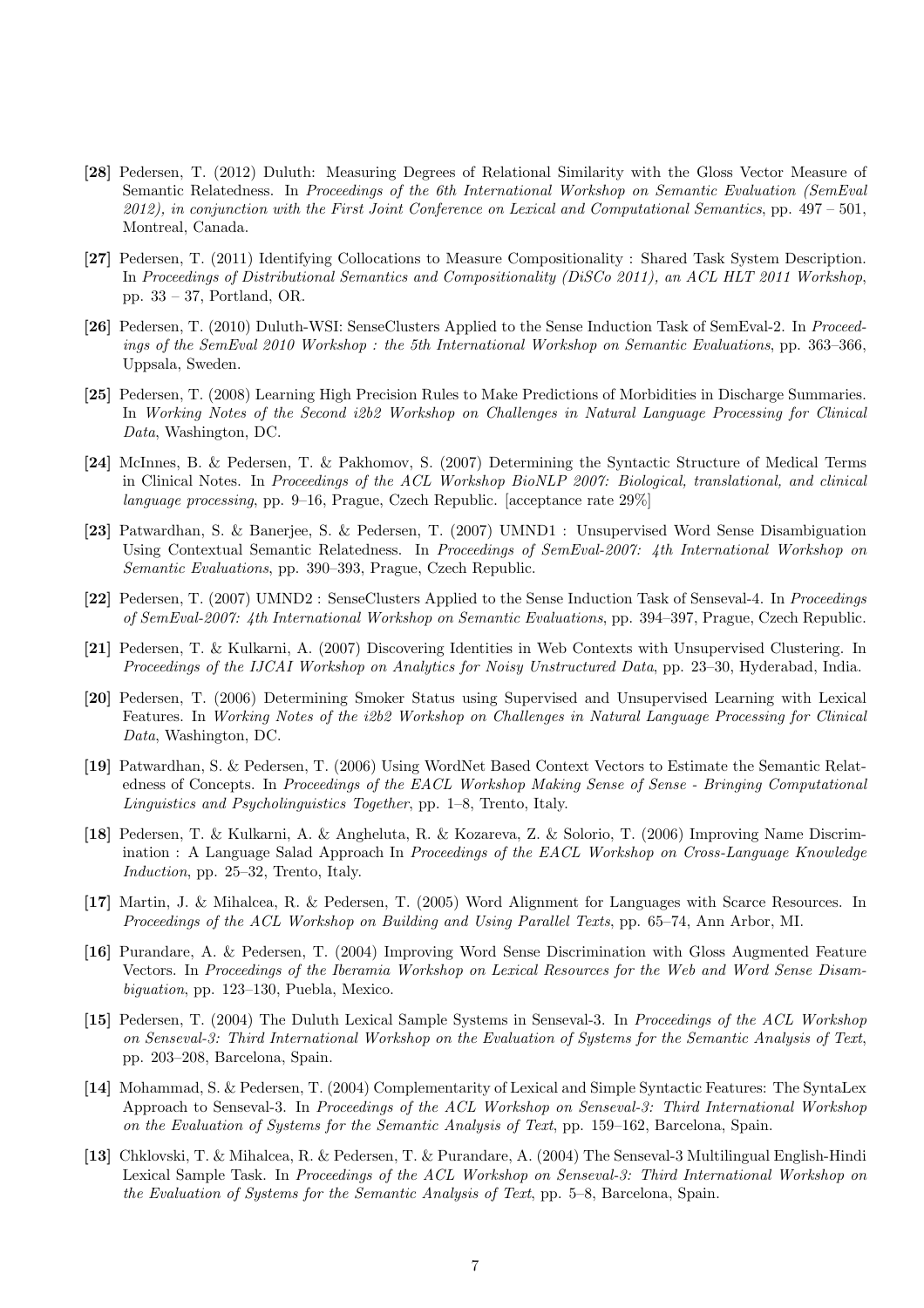- [12] Mihalcea, R. & Pedersen, T. (2003) An Evaluation Exercise for Word Alignment. In Proceedings of the NAACL Workshop on Building and Using Parallel Texts: Data Driven Machine Translation and Beyond, pp. 1–10, Edmonton, Canada.
- [11] Thomson-McInnes, B. & Pedersen, T. (2003) The Duluth Word Alignment System. In Proceedings of the NAACL Workshop on Building and Using Parallel Texts: Data Driven Machine Translation and Beyond, pp. 40–43, Edmonton, Canada.
- [10] Pedersen, T. (2002) Assessing System Agreement and Instance Difficulty in the Lexical Sample Tasks of Senseval-2. In Proceedings of ACL Workshop Word Sense Disambiguation: Recent Successes and Future Directions, pp. 40–46, Philadelphia, PA.
- [9] Pedersen, T. (2002) Evaluating the Effectiveness of Ensembles of Decision Trees in Disambiguating Senseval Lexical Samples. In Proceedings of ACL Workshop Word Sense Disambiguation: Recent Successes and Future Directions, pp. 81–87, Philadelphia, PA.
- [8] Pedersen, T. (2001) Machine Learning and Lexical Features: The Duluth Approach to Senseval-2. In Proceedings of Senseval-2: Second International Workshop on Evaluating Word Sense Disambiguation Systems, pp. 139–144, Toulouse, France.
- [7] Pedersen, T. (2000) An Ensemble Approach to Corpus Based Word Sense Disambiguation. In Proceedings of the Conference on Intelligent Text Processing and Computational Linguistics, pp. 205–218, Mexico City.
- [6] Pedersen, T. (1999) Search Techniques for Learning Probabilistic Models of Word Sense Disambiguation. In Working Notes of the AAAI Spring Symposium on Search Techniques for Problem Solving under Uncertainty and Incomplete Information, pp. 107–112, Palo Alto, CA.
- [5] Pedersen, T. (1999) Integrating Natural Language Subtasks with Bayesian Belief Networks. In Proceedings of the Pacific Asian Conference on Expert Systems, pp. 1–6, Los Angeles, CA.
- [4] Pedersen, T. (1998) Naive Bayes as a Satisficing Model. In Working Notes of the AAAI Spring Symposium on Satisficing Models, pp. 60–67, Palo Alto, CA.
- [3] Kaayalp, M. & Pedersen, T. & Bruce, R. (1997) A Statistical Decision Making Method: A Case Study in Prepositional Phrase Attachment. In Proceedings of the Computational Natural Language Learning Workshop, pp. 33–42, Madrid, Spain.
- [2] Pedersen, T. (1996) Fishing for Exactness. In Proceedings of the 1996 South–Central Regional SAS Conference, pp. 188–200, Austin, TX.
- [1] Pedersen, T. & Chen, W. (1995) Lexical Acquisition via Constraint Solving. In Working Notes of the AAAI Spring Symposium on Representation and Acquisition of Lexical Knowledge, pp. 118–122, Palo Alto, CA.

#### System Descriptions

These papers document implemented systems that were demonstrated at major international conferences. The submissions are generally not reviewed for technical content, but are instead selected based on the functionality of the system and its potential appeal to a broadly based audience. However, when an acceptance rate is shown then the system description was fully refereed.

- [13] McInnes, B. & Liu, Y. & Pedersen, T. & Melton, G. & Pakhomov, S. (2013) UMLS::Similarity: Measuring the Relatedness and Similarity of Biomedical Concepts. In Proceedings of the 2013 Conference of the North American Chapter of the Association for Computational Linguistics: Human Language Technologies, pp. 28–31, Atlanta, Georgia. [acceptance rate 53%]
- [12] Pedersen, T. & Banerjee, S. & McInnes, B. & Kohli, S. & Joshi, M. & Liu, Y. (2011). The Ngram Statistics Package (Text::NSP) - A Flexible Tool for Identifying Ngrams, Collocations, and Word Associations. In Proceedings of Multiword Expressions : from Parsing and generation to the Real World (MWE 2011), an ACL HLT 2011 Workshop, pp 131–122. Portland, OR.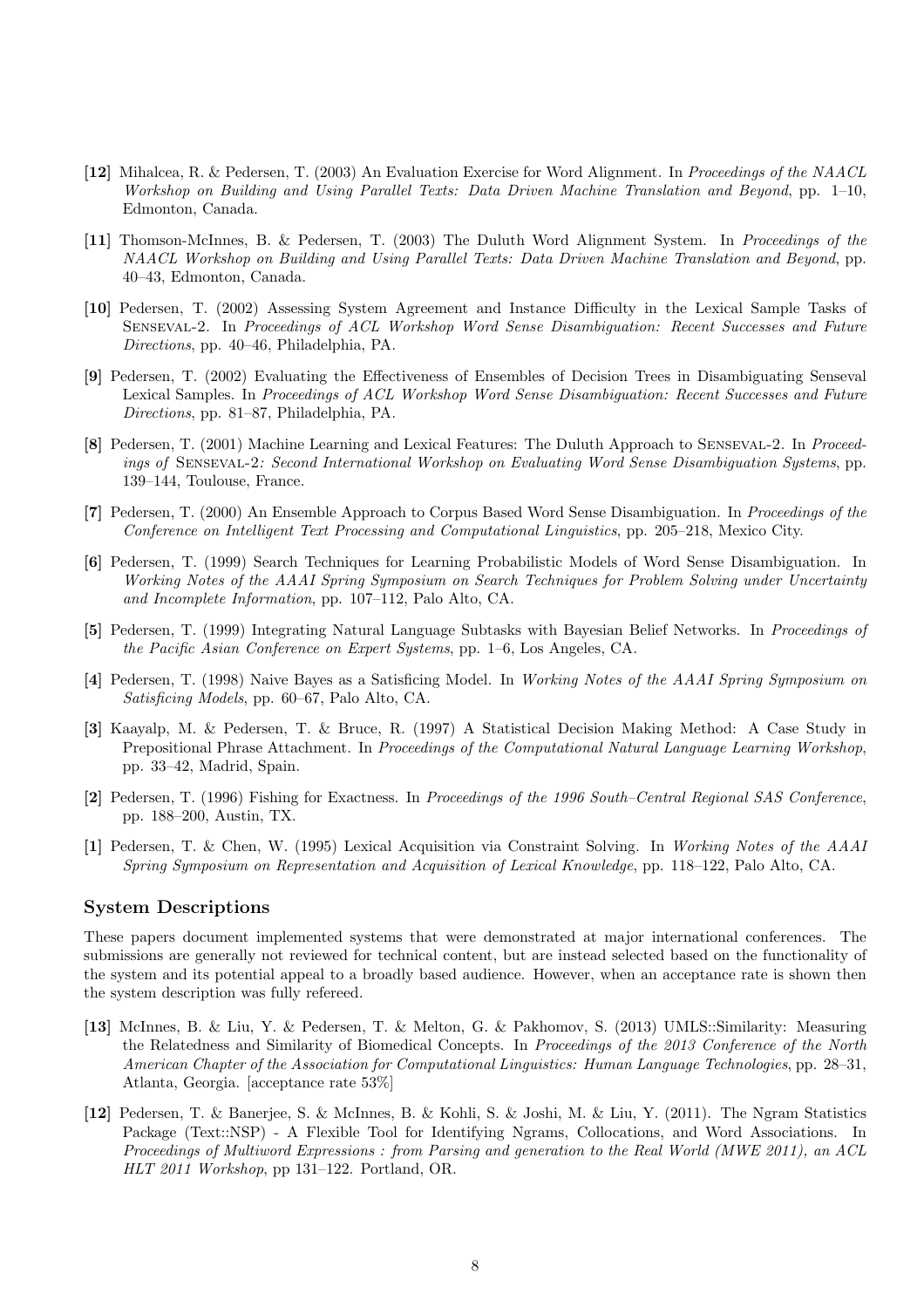- [11] Pedersen, T. & Kolhatkar, V. (2009) WordNet::SenseRelate::AllWords A Broad Coverage Word Sense Tagger that Maximizes Semantic Relatedness. In Proceedings of the Demonstration Session of the Human Language Technology Conference and the Tenth Annual Meeting of the North American Chapter of the Association for Computational Linguistics, pp. 17–20. Boulder, Colorado.
- [10] Joshi, M. & Pedersen, T. & Maclin, R. & Chute, C. (2006) An End-to-End Supervised Target-Word Sense Disambiguation System. In Proceedings of the Twenty-First National Conference on Artificial Intelligence, pp. 1941–1942. Boston, MA. AAAI Press / MIT Press.
- [9] Pedersen, T. & Kulkarni, A. (2006) Automatic Cluster Stopping with Criterion Functions and the Gap Statistic. In Proceedings of the Demonstration Session of the Human Language Technology Conference and the Sixth Annual Meeting of the North American Chapter of the Association for Computational Linguistics, pp. 276– 279. New York City.
- [8] Pedersen, T. and Kulkarni, A. (2005) Identifying Similar Words and Contexts in Natural Language with SenseClusters. In Proceedings of the Twentieth National Conference on Artificial Intelligence. pp. 1694–1695. Pittsburgh, PA.
- [7] Patwardhan, S. & Banerjee, S. & Pedersen, T. (2005) SenseRelate::TargetWord A Generalized Framework for Word Sense Disambiguation. In Proceedings of the Twentieth National Conference on Artificial Intelligence. pp. 1692–1693. Pittsburgh, PA.
- [6] Kulkarni, A. and Pedersen, T. (2005) SenseClusters: Unsupervised Clustering and Labeling of Similar In Proceedings of the Demonstration and Interactive Poster Session of the 43rd Annual Meeting of the Association for Computational Linguistics. pp. 105–108. Ann Arbor, MI. [acceptance rate 55%]
- [5] Patwardhan, S. & Banerjee, S. & Pedersen, T. (2005) SenseRelate::TargetWord A Generalized Framework for Word Sense Disambiguation. In Proceedings of the Demonstration and Interactive Poster Session of the 43rd Annual Meeting of the Association for Computational Linguistics, pp. 73–76. Ann Arbor, MI. [acceptance rate 55%]
- [4] Purandare, A. & Pedersen, T. (2004) SenseClusters Finding Clusters that Represent Word Senses. In Proceedings of the Nineteenth National Conference on Artificial Intelligence. pp. 1030–1031. San Jose, CA. AAAI Press / MIT Press.
- [3] Pedersen, T. & Patwardhan, S. & Michelizzi, J. (2004) WordNet::Similarity Measuring the Relatedness of Concepts. In Proceedings of the Nineteenth National Conference on Artificial Intelligence. pp. 1024–1025. San Jose, CA. AAAI Press / MIT Press.
- [2] Purandare, A. & Pedersen, T. (2004) SenseClusters Finding Clusters that Represent Word Senses. In Proceedings of the Fifth Annual Meeting of the North American Chapter of the Association for Computational Linguistics. pp. 26–29. Boston, MA.
- [1] Pedersen, T. & Patwardhan, S. & Michelizzi, J. (2004) WordNet::Similarity Measuring the Relatedness of Concepts. In Proceedings of the Fifth Annual Meeting of the North American Chapter of the Association for Computational Linguistics. pp. 38–41. Boston, MA.

#### Published Abstracts of Poster Presentations

These are short written summaries of work in progress that were the subject of a more comprehensive poster presentation. Nearly all of these abstracts were peer–reviewed, but acceptance rates were relatively high (greater than 75%), except when otherwise noted.

- [10] Kulkarni, A. & Pedersen, T. (2006) How many different "John Smiths", and who are they? In Proceedings of the Twenty-First National Conference on Artificial Intelligence, pp. 1885–1886. Boston, MA. AAAI Press / MIT Press.
- [9] Joshi, M. & Pedersen, T. & Maclin, R. & Pakhomov, S. (2006) Kernel Methods for Word Sense Disambiguation and Acronym Expansion. In Proceedings of the Twenty-First National Conference on Artificial Intelligence, pp. 1879–1880. Boston, MA. AAAI Press / MIT Press.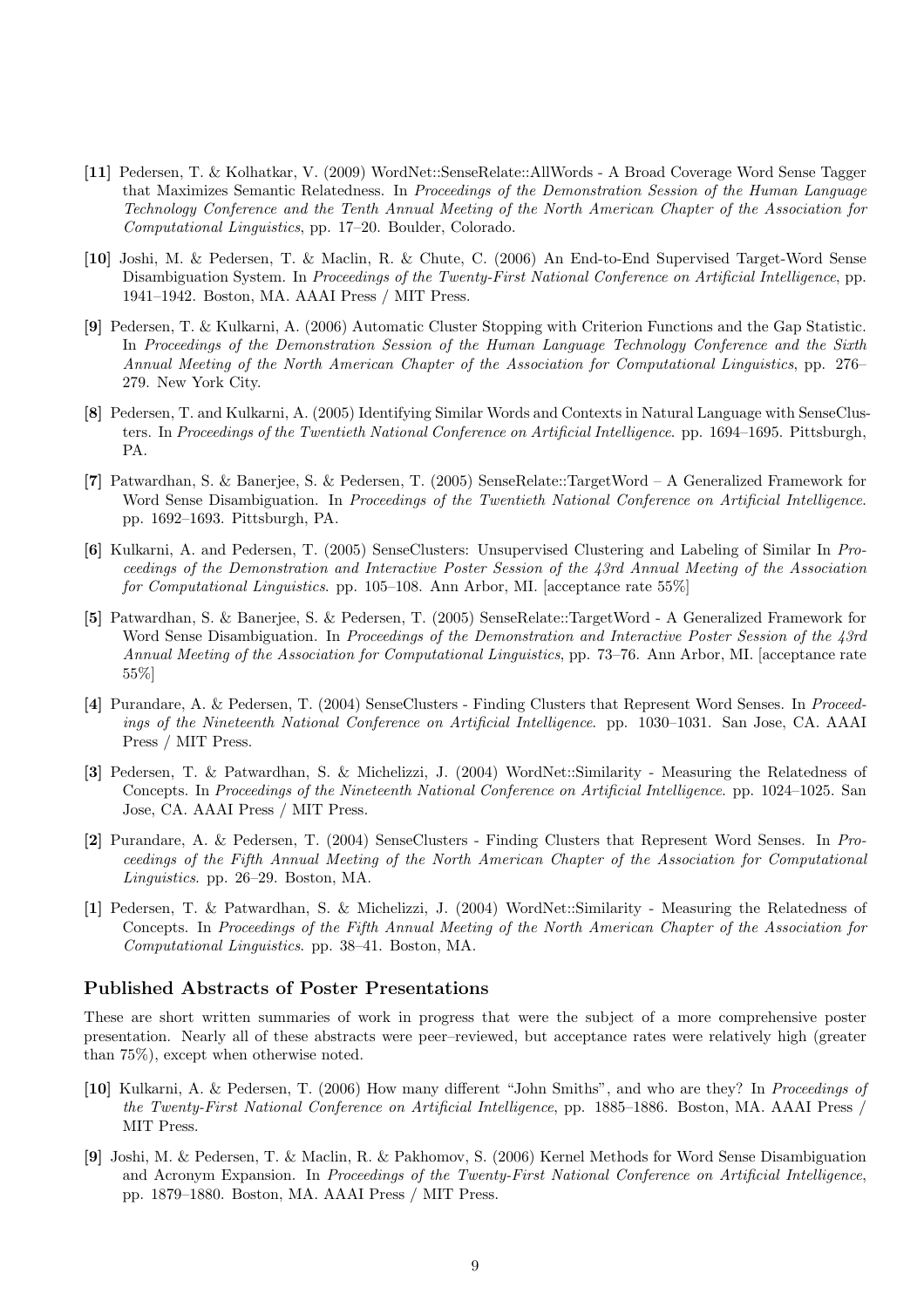- [8] Kulkarni, A. (2005) Unsupervised Discrimination and Labeling of Ambiguous Names. In Proceedings of the Student Research Workshop of the 43rd Annual Meeting of the Association for Computational Linguistics, pp. 145–150. Ann Arbor, MI. [acceptance rate 28%]
- [7] Thomson–McInnes, B. & Pakhomov, S. & Pedersen, T. & Chute, C. (2004) Incorporating Bigram Statistics to Spelling Correction Tools. In MedInfo 2004: Proceedings of the 11th World Congress on Medical Informatics. p. 1882. San Francisco, CA. IOS Press.
- [6] Purandare, A. & Pedersen, T. (2004) Discriminating Among Word Meanings by Identifying Similar Contexts. In Proceedings of the Nineteenth National Conference on Artificial Intelligence, pp. 964–965. San Jose, CA. AAAI Press / MIT Press.
- [5] Purandare, A. (2003) Discriminating Among Word Senses Using McQuitty's Similarity Analysis. In Proceedings of the HLT-NAACL 2003 Student Research Workshop. pp. 19–24. Edmonton, Canada.
- [4] Pedersen, T. (1998) Raw Corpus Word Sense Disambiguation. In Proceedings of the Fifteenth National Conference on Artificial Intelligence. p. 1198. Madison, WI. AAAI Press / MIT Press.
- [3] Pedersen, T. (1998) Dependent Bigram Identification. In Proceedings of the Fifteenth National Conference on Artificial Intelligence. p. 1197. Madison, WI. AAAI Press / MIT Press.
- [2] Pedersen, T. (1997) Naive Mixes for Word Sense Disambiguation. In Proceedings of the Fourteenth National Conference on Artificial Intelligence. p. 841. Providence, RI. AAAI Press / MIT Press.
- [1] Pedersen, T. (1997) Knowledge Lean Word Sense Disambiguation. In Proceedings of the Fourteenth National Conference on Artificial Intelligence. p. 814. Providence, RI. AAAI Press / MIT Press. [Doctoral Consortium]

#### Book Reviews

- [4] Pedersen, T. (2004) Polysemy: Theoretical and Computational Approaches, by Yael Ravin and Claudia Leacock. Minds and Machines, 14(3), pp. 419–423.
- [3] Pedersen, T. (2002) Empirical Methods for Exploiting Parallel Texts, by I. Dan Melamed. Computational Linguistics, 28(2), pp. 235–237.
- [2] Pedersen, T. (2000) One Jump Ahead: Challenging Human Supremacy in Checkers, by Jonathan Schaeffer. *Intelligence*,  $11(1)$ , pp. 56–57.
- [1] Pedersen, T. (1999) The Balancing Act: Combining Symbolic and Statistical Approaches to Language, edited by Judith L. Klavans and Philip Resnik. Intelligence, 10(1), pp. 41–43.

#### Technical Reports

- [7] Burstein, J. & Shore, J. & Sabatini, J. & Moulder, B. & Holtzman, S. & Pedersen T. (2012) The Language Muse System : Linguistically Focused Instructional Authoring. Educational Testing Service Research Report ETS RR-12-21, October.
- [6] Pedersen, T. & Burstein, J. (2010) Towards Improving Synonym Options in a Text Modification Application. University of Minnesota Supercomputing Institute Research Report UMSI 2010/165, November.
- [5] Pedersen, T. (2010) Computational Approaches to Measuring the Similarity of Short Contexts: A Review of Applications and Methods. University of Minnesota Supercomputing Institute Research Report UMSI 2010/118, October.
- [4] Kulkarni, A. & Pedersen, T. (2006) Unsupervised Context Discrimination and Automatic Cluster Stopping. University of Minnesota Supercomputing Institute Research Report UMSI 2006/90, August.
- [3] Savova, G. & Pedersen, T. & Purandare, A. & Kulkarni, A. (2005) Resolving Ambiguities in Biomedical Text with Unsupervised Clustering Approaches. University of Minnesota Supercomputing Institute Research Report UMSI 2005/80 and CB Number 2005/21, May.
- [2] Pedersen, T. & Pakhomov, S. & Patwardhan, S. (2005) Measures of Semantic Similarity and Relatedness in the Medical Domain. University of Minnesota Digital Technology Center Research Report DTC 2005/12, May.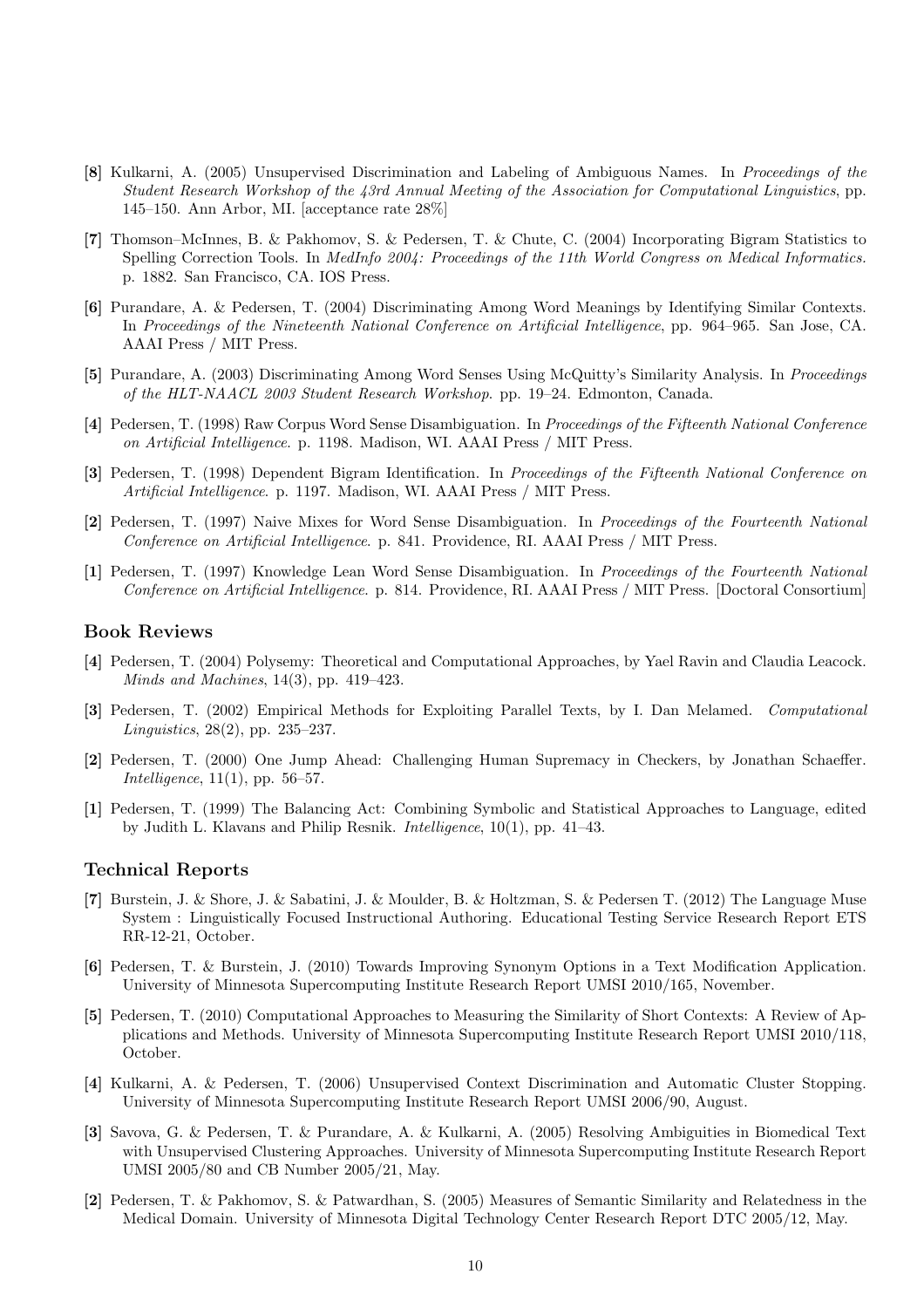[1] Pedersen, T. & Banerjee, S. & Patwardhan, S. (2005) Maximizing Semantic Relatedness to Perform Word Sense Disambiguation. University of Minnesota Supercomputing Institute Research Report UMSI 2005/25, March.

## Editor of Proceedings

- [5] Jurgens, D. & Kolhatkar, V. & Li, L. & Mieskes, M. & Pedersen, T., Editors (2021). Proceedings of the Fifth Workshop on Teaching NLP. Mexico City (virtual).
- [4] Solorio, T. & Pedersen, T., Editors (2010) Proceedings of the NAACL HLT 2010 Young Investigators Workshop on Computational Approaches to Languages of the Americas, Los Angeles, CA.
- [3] Nagata, M. & Pedersen, T., Editors (2005). Proceedings of the ACL Interactive Poster and Demonstration Sessions. Ann Arbor, MI.
- [2] Koehn, P. & Martin, J. & Mihalcea, R. & Monz, C. & Pedersen, T., Editors (2005), Proceedings of the ACL Workshop on Building and Using Parallel Texts, Ann Arbor, MI.
- [1] Mihalcea, R. & Pedersen, T., Editors (2003) Proceedings of the HLT-NAACL 2003 Workshop on Building and Using Parallel Texts: Data Driven Machine Translation and Beyond, Edmonton, Canada.

#### Participation in Shared Tasks and Comparative Evaluations

Shared tasks bring together researchers to evaluate systems on a common set of data over a fixed period of time under very controlled conditions.

- [29] SemEval-2021 Participant (with A. Martin) in NLP Contribution Graph : Structuring Scholarly NLP Contributions in the Open Research Knowledge Graph.
- [28] SemEval-2020 Participant in OffensEval 2: Multilingual Offensive Language Identification in Social Media.
- [27] SemEval-2020 Participant (with S. Jin, Y. Yin, and X. Tang) in the Assessing Humor in Edited News Headlines task.
- [26] SemEval-2019 Participant in OffensEval: Identifying and Categorizing Offensive Language in Social Media.
- [25] SemEval-2019 Participant (with S. Sengupta) in the Hyperpartisan News Detection task.
- [24] SemEval-2018 Participant (with A. Hassan and M. Vallabhajosyula) in the Hypernym Discovery task.
- [23] SemEval-2018 Participant (with S. Jin and Z. Wang) in the Multilingual Emoji Prediction task.
- [22] SemEval-2017 Participant in the Computational Detection and Interpretation of English Puns task.
- [21] SemEval-2017 Participant (with X. Yan) in the #HashtagWars: Learning a Sense of Humor task.
- [20] SemEval-2016 Participant (with J. Rusert) in the Semantic Taxonomy Enrichment task.
- [19] SemEval-2016 Participant in the Semantic Taxonomy Enrichment task.
- [18] CLPsych-2016 Participant (with N. Rey-Villamizar et al.) in the Computational Linguistics and Clinical Psychology Shared Task.
- [17] CLPsych-2015 Participant in the Computational Linguistics and Clinical Psychology Shared Task.
- [16] SemEval-2015 Participant in the Corpus Pattern Analysis task.
- [15] SemEval-2014 Participant in the Cross Level Semantic Similarity task.
- [14] SemEval-2013 Participant in the Evaluating Word Sense Induction task.
- [13] SemEval-2013 Participant in the Disambiguation within an End-User Application task.
- [12] SemEval-2012 Participant in the Measuring Degrees of Relational Similarity task.
- [11] Medical NLP Challenge (2011) Participant in the Sentiment Classification task. Organized by the Computational Medical Center.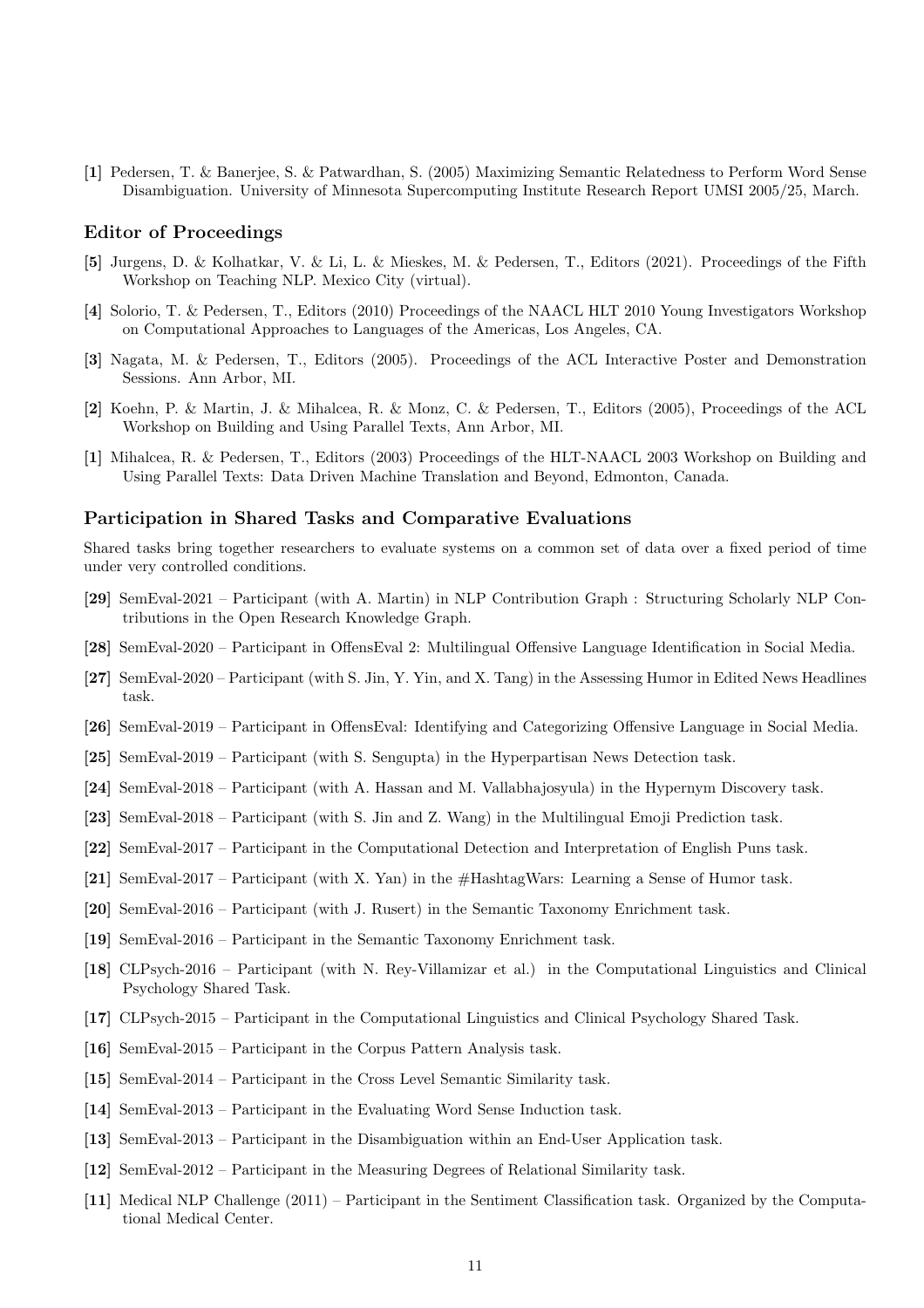- [10] DiSCo (2011) Participant in the Distributional Semantics to Measure Compositionality task.
- [9] SemEval-2 (2010) Participant in the Word Sense Induction task.
- [8] Second Shared Task for Challenges in Natural Language Processing of Clinical Data (2008) Participant in the i2b2 Obesity Challenge.
- [7] SensEval-4 / SemEval-1 (2007) Participant (with S. Patwardhan & S. Banerjee) in the English Lexical Sample Task
- [6] SensEval-4 / SemEval-1 (2007) Participant in the Sense Induction Task.
- [5] Medical NLP Challenge (2007) Participant (with B. McInnes) in the Classifying Clinical Free Text Using Natural Language Processing task.
- [4] First Shared Task for Challenges in Natural Language Processing of Clinical Data (2006) : Participant in the i2b2 Smoker Identification Challenge.
- [3] Senseval-3 (2004) Participant (with S. Mohammad) in the English lexical sample task.
- [2] Senseval-3 (2004) Participant in the English, Romanian, Catalan, Basque, Spanish, and Multi-Lingual lexical sample tasks.
- [1] Senseval-2 (2001) Participant in the English lexical sample task.

#### Invited Keynote Addresses

- [8] Automatically Identifying Islamophobia in Social Media, Muslims in Machine Learning Workshop at NeurlPS, Vancouver (virtual), December 2020.
- [7] Puns Upon a Midnight Dreary, Lexical Semantics for the Weak and Weary, Minnesota Undergraduate Linguistics Symposium, University of Minnesota, Duluth, April 2017.
- [6] The Horizon isn't Found in a Dictionary : Identifying Emerging Word Senses and Identities in Online Text, VII Seminario de Ingenieria Linguistica, National University of Mexico (UNAM), Mexico City, September 2016.
- [5] Improving Relatedness Measurements of Biomedical Concepts by Embedding Second-Order Vectors with Similarity Measurements, Seminario de Linguistica Forense, National University of Mexico (UNAM), Mexico City, September 2016.
- [4] The Horizon isn't Found in a Dictionary : Identifying Emerging Word Senses and Identities in Online Text, Crazy Futures III Workshop, Danube Delta, Romania, August 2015.
- [3] The Road from Good Software Engineering to Good Science ... is a 2 way street. Software Engineering, Testing, and Quality Assurance for Natural Language Processing, A Workshop of NAACL-HLT 2009. Boulder, Colorado, June 2009.
- [2] The Semantic Quilt: Contexts, Co-occurrences, Kernels, and Ontologies. Fifth International Conference on Natural Language Processing (ICON). Hyderabad, India, January 2007.
- [1] Word Sense Disambiguation with Semantic Relations and Corpus–Based Evidence. Fourth International Conference on Intelligent Text Processing and Computational Linguistics (CICLing), Mexico City, February 2003.

# Invited Talks

- [25] Automatically Identifying Islamophobia in Social Media, University of Massachusetts, Lowell (virtual), Computer Science Department Colloquium, November 2020.
- [24] Algorithmic Bias: What is it? Why should we care about it? What can we do about it? York University (Canada), Schulich School of Business, Department of Marketing, February 2019.
- [23] Semantic Similarity and Relatedness as Scaffolding for Natural Language Processing, Thomson Reuters, Eagan, MN, June 2018.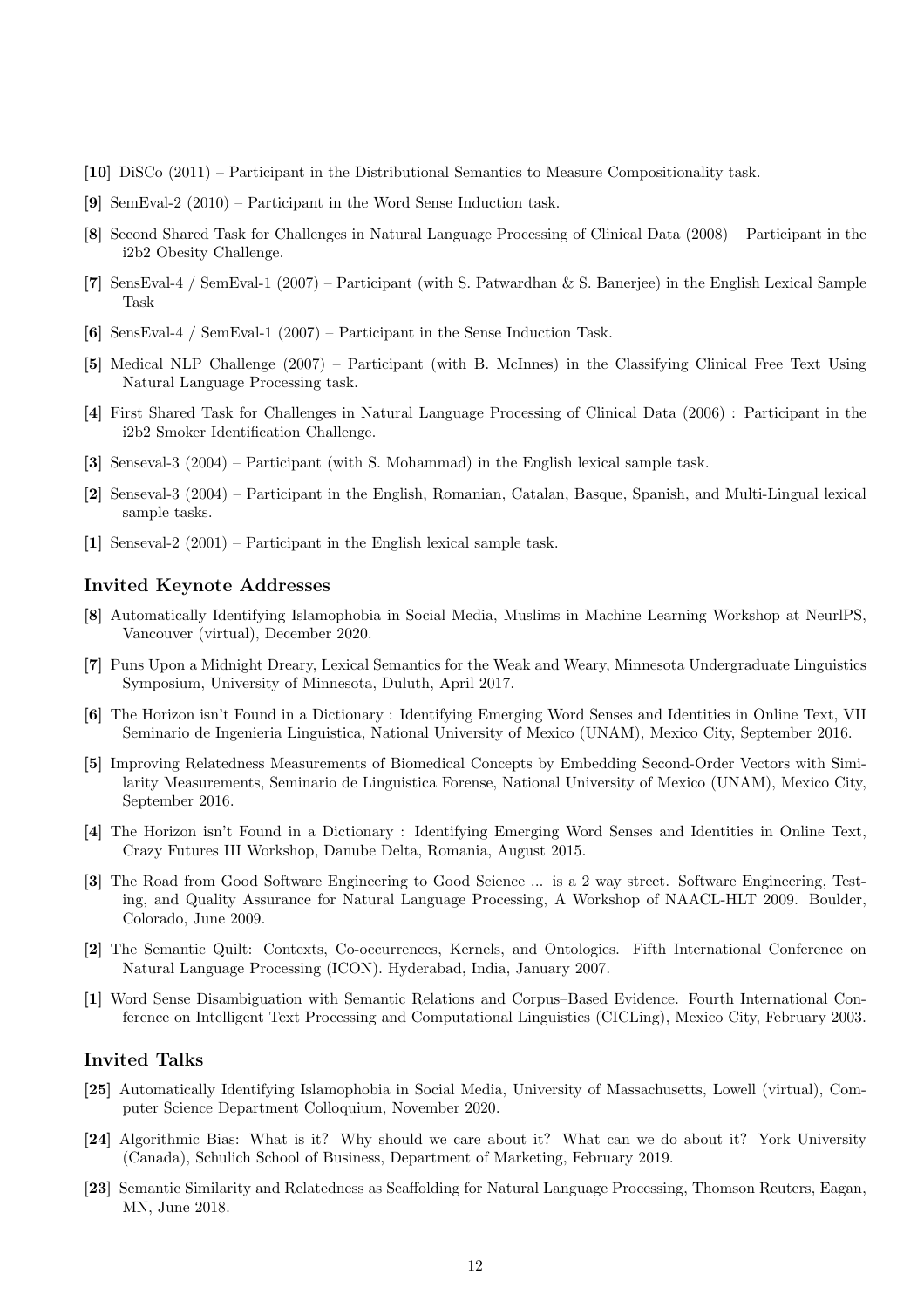- [22] Semantic Similarity and Relatedness as Scaffolding for Natural Language Processing, University of North Carolina at Charlotte, Department of Computer Science, April 2018.
- [21] Semantic Similarity and Relatedness as Scaffolding for Natural Language Processing, University of Colorado, Department of Information Science, February 2018.
- [20] Improving Relatedness Measurements of Biomedical Concepts by Embedding Second-Order Vectors with Similarity Measurements (or: eating your own tail is good for you), University of Toronto, Department of Computer Science, September 2016.
- [19] Measuring Semantic Similarity and Relatedness in the Biomedical Domain : Applications and Methods. Department of Computer and Information Science, University of Alabama at Birmingham, April 2013.
- [18] Measuring Semantic Similarity and Relatedness in the Medical Domain : Applications and Methods. Mayo Clinic Biomedical Informatics Webinar. February 2012.
- [17] The Effect of Different Context Representations on Word Sense Discrimination in Biomedical Texts. Forum for Artificial Intelligence, University of Texas at Austin. October 2010.
- [16] The Semantic Quilt: Contexts, Co-occurrences, Kernels, and Ontologies. Department of Computer Science, University of Toronto, Canada. June 2008.
- [15] Measuring Similarity of Meaning. Research & Development, Thomson Legal & Regulatory, Thomson West Publishing. Eagan, MN, June 2005.
- [14] Measuring Similarity of Meaning. Search Marketing, Yahoo! Los Angeles, CA, May 2005.
- [13] Measures of Semantic Similarity and Relatedness in the Medical Domain. The Association for Intelligent Data Analysis, University of Minnesota, Duluth, MN, April 2005.
- [12] Finding Word Meanings by Clustering Similar Contexts. Research and Development Division, Educational Testing Service. Princeton, NJ, January 2005.
- [11] Unsupervised Word Sense Discrimination by Clustering Similar Contexts. Department of Computer Science, Northern Illinois University. DeKalb, IL, October, 2004.
- [10] Word Sense Disambiguation Using Measures of Semantic Relatedness. Department of Computer Science, University of Toronto, Canada, October 2003.
- [9] Word Sense Disambiguation Using Measures of Semantic Relatedness. Department of Computer Science, University of North Texas, Denton, TX, April 2003.
- [8] Using Measures of Semantic Relatedness for Word Sense Disambiguation. Medical Informatics Group, The Mayo Clinic, Rochester, MN, December 2002.
- [7] Word Sense Disambiguation: A Kitchen-Sink Problem. Graduate Colloquium, Department of Mathematics and Statistics, University of Minnesota, Duluth, MN, November 2002.
- [6] Automatic Resolution of Semantic Ambiguity in Natural Language Processing. Department of Computer and Information Science, The Ohio State University, Columbus, OH, April 2002.
- [5] Automatic Resolution of Semantic Ambiguity in Natural Language Processing. Department of Computer Science and Engineering, University of Minnesota–Twin Cities, Minneapolis, MN, April 2002.
- [4] A Gentle Introduction to the EM Algorithm. Panel Discussion on The Efficacy of the Expectation Maximization Algorithm, 2001 Conference on Empirical Methods in Natural Language Processing, Carnegie Mellon University, Pittsburgh, PA, June 2001.
- [3] Word Sense Disambiguation with Bigram Based Decision Trees. Spring 2001 Brown Bag Seminar on Pattern Recognition and Machine Learning for Natural Language Tasks, Center for Cognitive Science, The Ohio State University, Columbus, OH, April 2001.
- [2] Knowledge Lean Word Sense Disambiguation. Seminar on Computational Learning and Adaptation, Center for the Study of Language and Information, Stanford University, Palo Alto, CA, February 1998.
- [1] Learning Probabilistic Models of Word Sense Disambiguation. 1998 Spring Colloquium Series, Department of Mathematics and Computer Science, Gettysburg College, Gettysburg, PA, February 1998.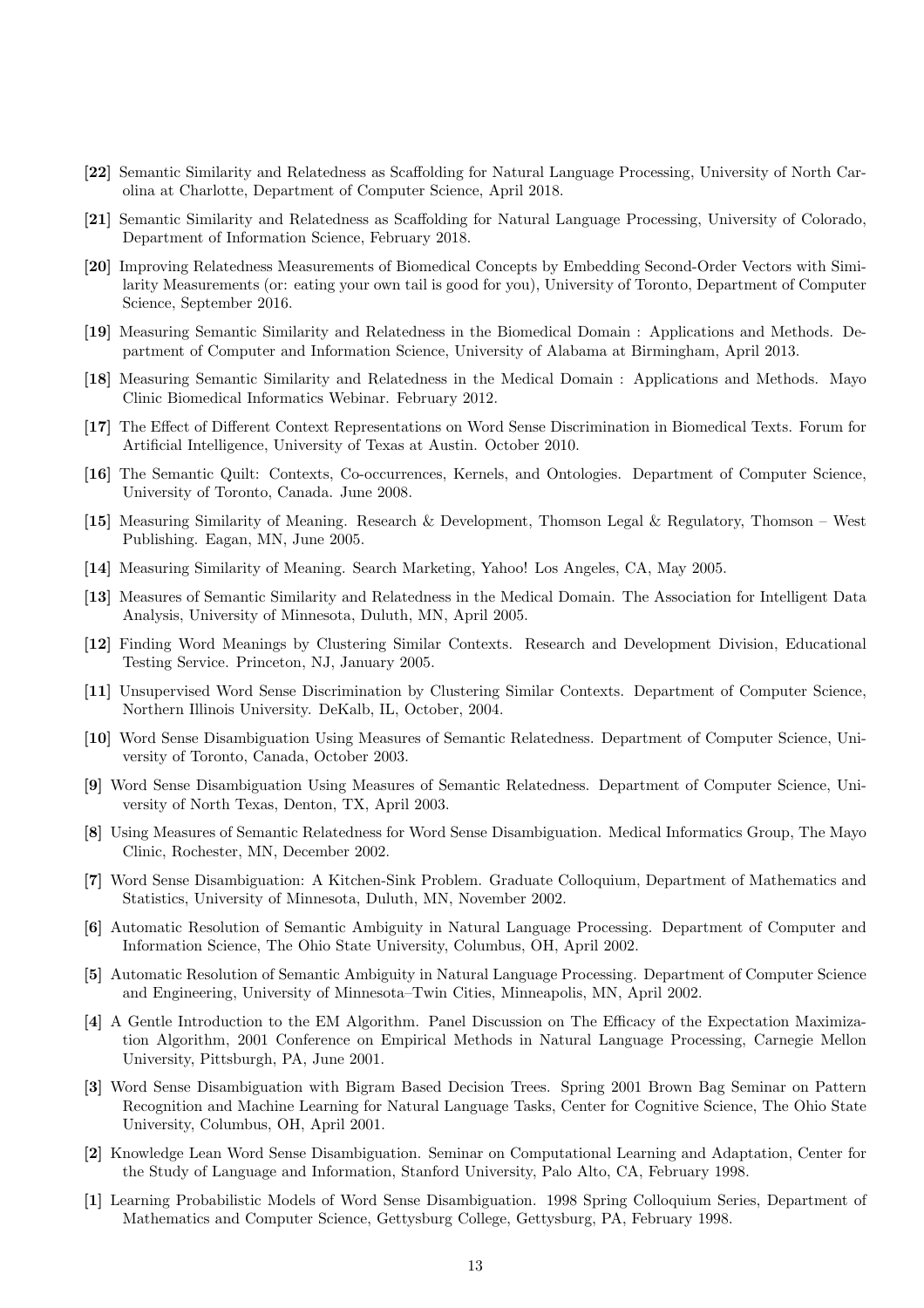#### Other Presentations

- [13] Annotating Natural Language Processing Shared Task Descriptions, Poster Presentation (with Anna Martin and Jennifer D'Souza) at SciNLP 2021: 2nd Workshop on Natural Language Processing for Scientific Text, Irvine, CA (virtual), October 8, 2021.
- [12] Automatic Hate Speech Detection : The Case of Ilhan Omar and Islamophobia, Poster Presentation at The Histories of Artificial Intelligence Summer School, Cambridge, England (virtual), July 11, 2021.
- [11] Panelist at the Mexican NLP Summer School, Mexico City (virtual), June 4, 2021.
- [10] Ethics in Computer and Technology, Discussion with high–school and middle–school students during UMD STEM Discovery Days, Duluth (virtual), March 30, 2021.
- [9] Detecting Islamophobia with Natural Language Processing, Talk at the UMN Twin Cities Text as Data Practice Group, Minneapolis (virtual), May 13, 2020.
- [8] What Makes Hate Speech? Interactive Workshop presented at the 2020 Summit on Equity, Race, & Ethnicity: Justice and Equity for All?, University of Minnesota, Duluth, March 4, 2020.
- [7] Undergraduate Research Opportunities in Hate Speech Detection, University of Minnesota, Duluth, Computer Science Research Workshop, September, 13, 2019.
- [6] Algorithmic Bias: What is it? Why should we care about it? What can we do about it? Interactive Workshop presented at the 2019 Summit on Equity, Race, & Ethnicity: Justice and Equity for All?, University of Minnesota, Duluth, February 28, 2019.
- [5] Who's to say what's funny? A computer using Language Models and Deep Learning, That's Who! (with Xinru Yan). Poster presentation at WiNLP 2017, The Workshop on Women and Underrepresented Minorities in Natural Language Processing, Vancouver, BC, July 30, 2017.
- [4] #HashtagWars: Learning a Sense of Humor (with Xinru Yan). Poster presentation at MinneWIC 2017, The ACM-W Celebration of Women in Computing in the Upper MidWest, University of Minnesota–Twin Cities, February 17-18, 2017.
- [3] Random Walks in WordNet to Measure Lexical Semantic Relatedness, (with Yanbo Xu & Kang James). Poster presentation at MinneWIC 2010, The First Regional Celebration of Women in Computing in the Upper Mid-West, University of Minnesota–Twin Cities, February 12-13, 2010.
- [2] A Measure of Semantic Relatedness Using the Concept of Allowable Paths in the Unified Medical Language System (UMLS), (with Mugdha Choudhary). Poster presentation at MinneWIC 2010, The First Regional Celebration of Women in Computing in the Upper MidWest, University of Minnesota–Twin Cities, February 12-13, 2010.
- [1] Developing Measures of Semantic Relatedness for the Biomedical Domain (with Serguei Pakhomov). Poster presentation at the Digital Technology Initiatives Forum, Digital Technology Center, University of Minnesota– Twin Cities, February 28, 2005.

## Free Software Distributions

All software developed in our research is made freely available in source code form. The following are selected packages that have been particularly successful in attracting users and in supporting other research that has resulted in scholarly publications.

- [14] Free 24/7 Web service on http://maraca.d.umn.edu for multiple packages maintained from 2011 until 2020. Over 1 million requests serviced per year.
- [13] WordNet::Extend, version 1.00, August 2017. Automatically insert new word senses into WordNet as synonyms or hyponyms. Source code available from CPAN since September 2016.
- [12] UMLS::Interface, version 1.47, January 2016. A Perl API to the Unified Medical Language System (UMLS) of the National Library of Medicine. Source code available from SourceForge and CPAN since January 2009.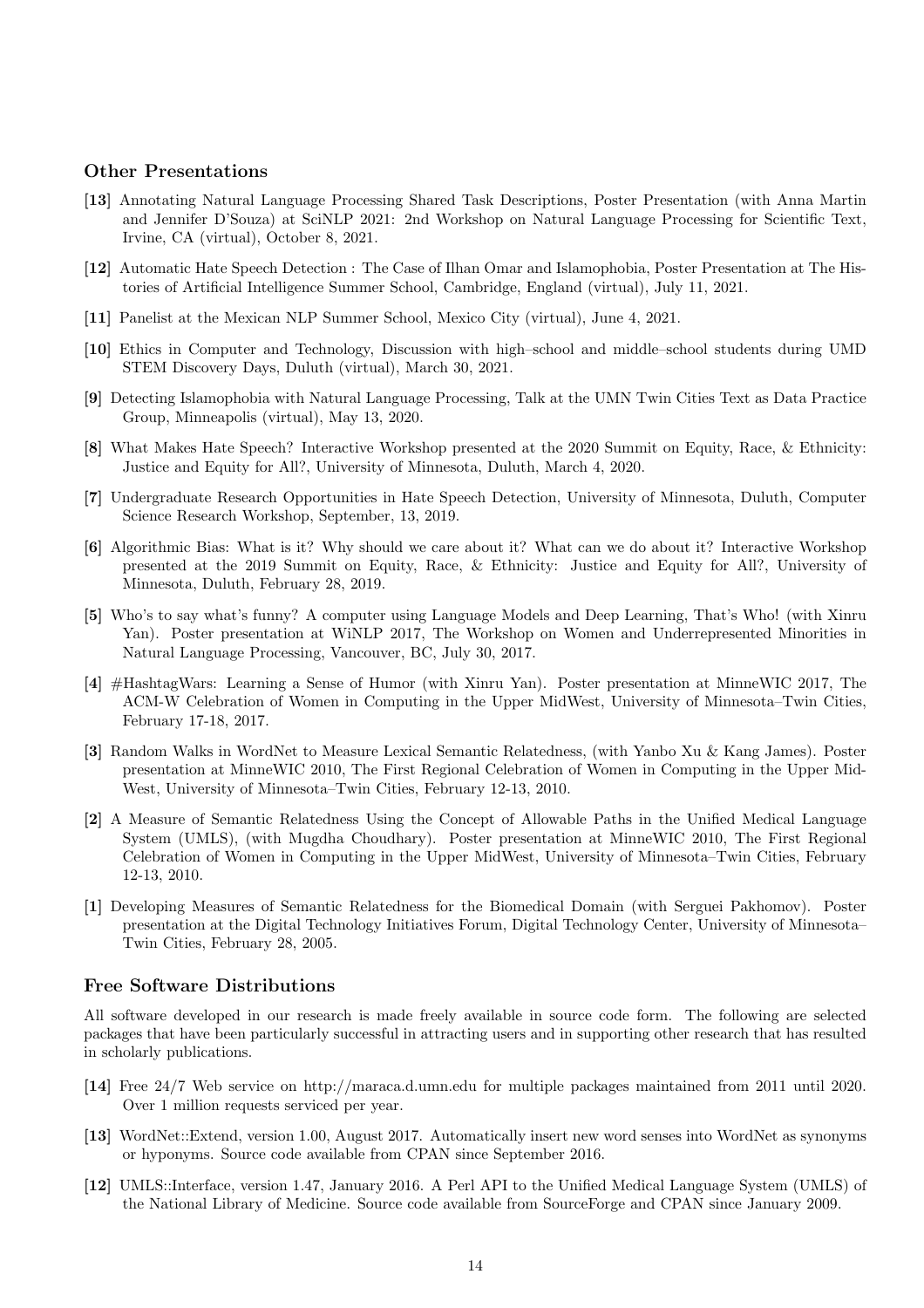- [11] Text-Similarity, version 0.13, October 2015. Measure the similarity of strings using a variety of overlapping (edit distance) measures. Source code available from SourceForge and CPAN since 2004.
- [10] WordNet::Similarity: version 2.07, October 2015. Measure the relatedness and similarity of concepts based on information from the lexical database WordNet. Source code available from SourceForge and CPAN since April 2003. Free 24/7 web service available 2005 – 2020.
- [9] Ngram Statistics Package: version 1.31, October 2015. Identify statistically significant multi-word expressions in large corpora. Source code available from SourceForge and CPAN since October 2003.
- [8] SenseClusters: version 1.05, October 2015. Cluster together similar contexts in order to discover word meanings or organize short text snippets by semantic similarity. Source code available from SourceForge since January 2004. Free 24/7 web service available 2005 – 2020.
- [7] UMLS::Similarity, version 1.45, June 2015. Measure the relatedness and similarity of medical concepts based on information from the Unified Medical Language System (UMLS). Source code available from SourceForge and CPAN since January 2009. Free  $24/7$  web service available  $2011 - 2020$ .
- [6] UMLS::SenseRelate, version 0.29, July 2013. Assign a meaning to every content word in a running text by finding a set of meanings that is most related according to the Unified Medical Language System (UMLS). Source code available from CPAN since January 2011.
- [5] WebService::UMLSKS::Similarity, version 0.23, December 2011. Measure semantic relatedness of concepts based on information taken from the Unified Medical Language System (UMLS) web services. Source code available on CPAN since December 2010.
- [4] CuiTools: version 0.29, January 2011. Perform supervised, unsupervised, and semi–supervised disambiguation of ambiguous words in biomedical text using information from the Unified Medical Language System (UMLS). Source code available from SourceForge since May 2007.
- [3] WordNet::SenseRelate::AllWords: version 0.19, May 2009. Assign a meaning to every content word in a running text by finding a set of meanings that is most related according to WordNet::Similarity. Source code available from SourceForge and CPAN since April 2005. Free 24/7 web service available since 2008.
- [2] WordNet::SenseRelate::WordToSet: version 0.04, April 2008. Assign a word the meaning that is most related to a given set of words according to WordNet::Similarity. Source code available from SourceForge and CPAN since May 2005.
- [1] WordNet::SenseRelate::TargetWord: version 0.09, December 2006. Assign the meaning to a word that is most related to its neighbors in a short context according to WordNet::Similarity. Source code available from SourceForge and CPAN since June 2005.

## Free Data Distributions

We have created a number of novel sources of experimental data that we have used in our own publications and made freely available to the research community.

- [5] WordNet::Similarity pairwise measurements 21 billion pairs of WordNet concepts measured for similarity using the shortest path, Wu & Palmer, and Resnik measures, released August 2011, March 2012 and April 2012.
- [4] Kulkarni Name Corpus 1,375 manually disambiguated occurrences of five ambiguous names on the Web, released July 2006.
- [3] Enron Email Corpus 3,000 email messages from the Enron Corp. manually categorized by topic, released March 2006.
- [2] Senseval-3 English-Hindi Multilingual Data 13,000 occurrences of selected target words manually tagged with Hindi translations by volunteers solicited from the Web, released in Summer 2003.
- [1] Newly cleaned and reformatted versions of the existing Senseval-1, Senseval-2, line, hard, serve, and interest corpora. This consists of 50,000 occurrences of 112 different target words. Released in Spring 2003.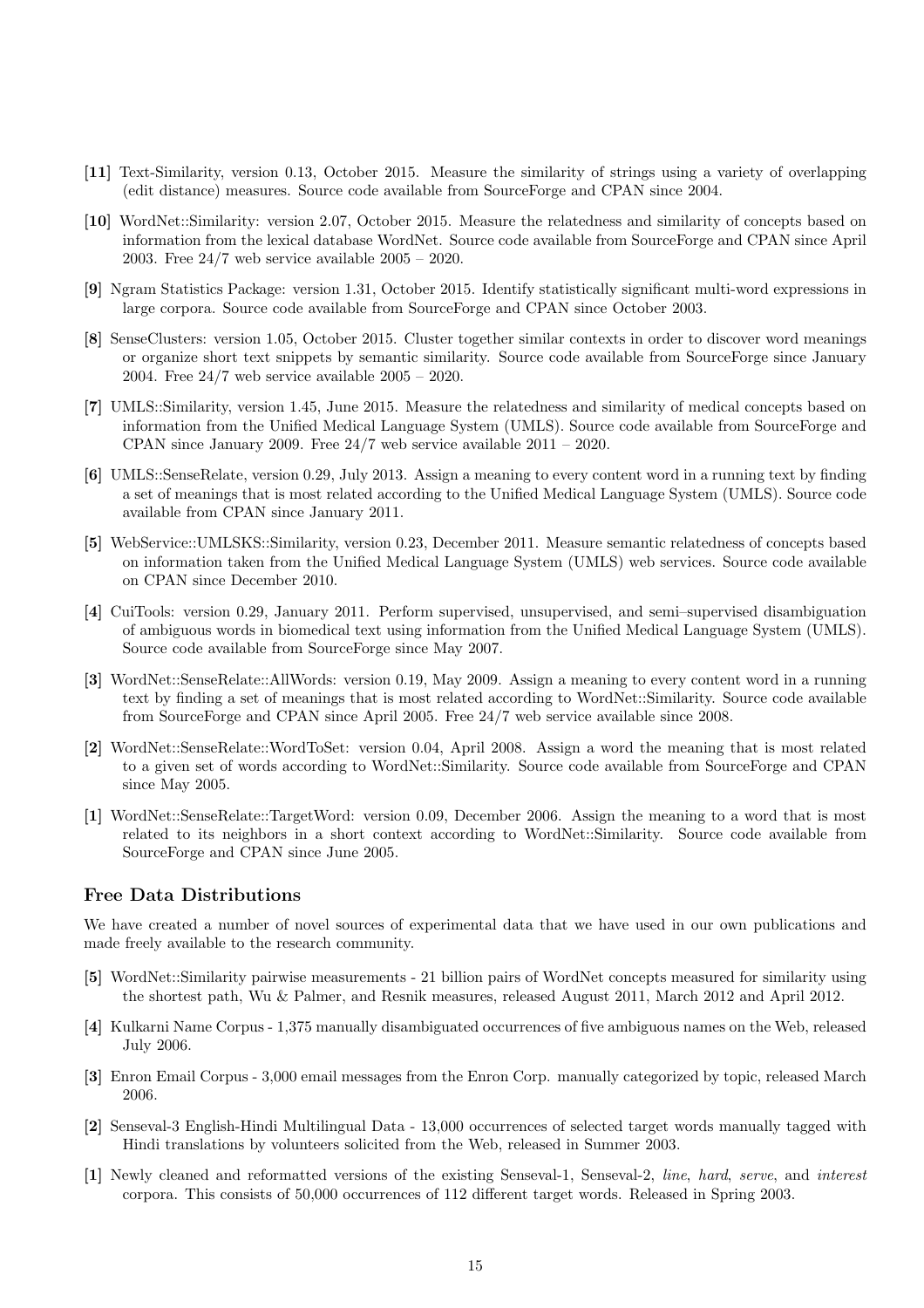## Tutorial Presentations

I have prepared and presented a number of specialized short courses at international conferences and summer schools. These tutorials were accepted at these events based on peer–review of a submitted proposal except where indicated.

- [9] Measuring the Similarity and Relatedness of Concepts. At the 12th Mexican International Conference on Artificial Intelligence. (4 hours, 30 attendees). Mexico City, Mexico. November 2013.
- [8] Measuring the Similarity and Relatedness of Concepts in the Medical Domain (with Serguei Pakhomov, Bridget McInnes, and Ying Liu). At the 2nd ACM SIGHIT International Health Informatics Symposium. (2 hours, 35 attendees). Miami, FL. January 2012.
- [7] Language Independent Methods of Clustering Similar Contexts. At the International Joint Conference on Artificial Intelligence. (4 hours, 40 attendees). Hyderabad, India. January, 2007.
- [6] Language Independent Methods of Clustering Similar Contexts. At the National Conference on Artificial Intelligence. (4 hours, 40 attendees). Boston, MA. July 2006.
- [5] Language Independent Methods of Clustering Similar Contexts. At the European Conference of the Association for Computational Linguistics. (4 hours, 30 attendees). Trento, Italy. April 2006.
- [4] Language Independent Methods of Clustering Similar Contexts. At the EuroLAN Summer School The Multilingual Web. (8 hours, 60 attendees). Cluj-Napoca, Romania. July 2005. [Invited Tutorial]
- [3] Advances in Word Sense Disambiguation (with Rada Mihalcea). At the Twentieth National Conference on Artificial Intelligence. (4 hours, 50 attendees). Pittsburgh, PA. July 2005.
- [2] Advances in Word Sense Disambiguation (with Rada Mihalcea). At the 43rd Annual Meeting of the Association for Computational Linguistics. (4 hours, 70 attendees) Ann Arbor, MI. June 2005.
- [1] Advances in Word Sense Disambiguation (with Rada Mihalcea). At the 9th Ibero-American Conference on Artificial Intelligence. (4 hours, 20 attendees) Puebla, Mexico. November 2004.

## Internal Funding to Support Student Research

I have secured a total of \$73,100 to provide support for graduate and undergraduate research.

- [7] Visualizing Relations Between Concepts in WordNet (with Saiyam Kohli). Funded by a VDIL Summer Research Grant. \$2,000 during Summer 2005.
- [6] Advanced Search Tools for Online Resources (with Justin Chase) Funded by the University of Minnesota Undergraduate Research Opportunities Program (UROP) \$1,700 during Spring 2005.
- [5] Developing Measures of Semantic Relatedness for the Biomedical Domain (with Jason Michelizzi and co-PI Serguei Pakhomov, Mayo Clinic). Funded by the Digital Technology Initiative of the Digital Technology Center of the University of Minnesota. \$23,000 from September 2004 through May 2005.
- [4] Biomedical Text Processing (with Jason Michelizzi). Funded by the University of Minnesota Grant–In–Aid of Research, Artistry, and Scholarship. \$23,000 from September 2003 through May 2004.
- [3] Building Resources for Languages with Scarce Resources (with Brian Rassier) Funded by the University of Minnesota Undergraduate Research Opportunities Program (UROP) \$1,700 for Spring 2003.
- [2] Tools and Techniques for Automatic Bilingual Lexicon Construction (with Brian Rassier) Funded by the University of Minnesota Undergraduate Research Opportunities Program (UROP) \$1,700 during Summer 2002.
- [1] Developing Conversational User Interfaces to Embedded and Handheld Computers (with Satanjeev Banerjee). Funded by the University of Minnesota Grant–In–Aid of Research, Artistry, and Scholarship. \$20,000 from September 2000 through May 2001.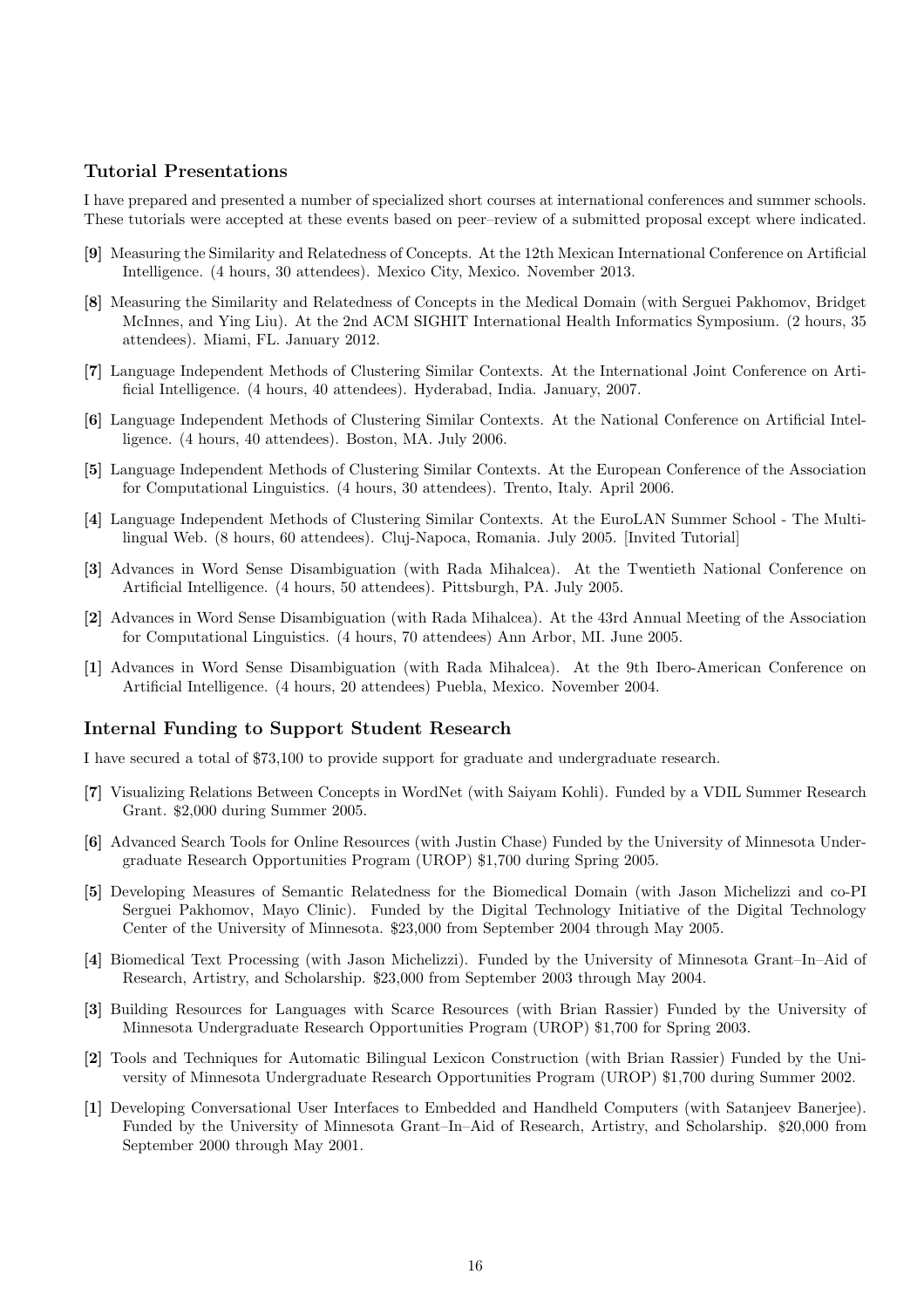## Other Internal Funding

I have secured a total of \$18,606 in various small grants to support research and teaching.

- [15] Detecting Islamophobia with Natural Language Processing, Funded by a UMD Chancellor's Small Grant. \$4056 during Spring 2021.
- [14] Travel to the ACL-2016 conference in Berlin. Partially funded by an Office of International Programs Travel Grant (\$1500) and a UMD EVCAA Research and Scholarship Grant (\$1500). Summer 2016.
- [13] Support for Apple Laptop to be used for Research Software Testing. Funded by a UMD Chancellor's Small Grant. \$1000 during Spring 2012.
- [12] Support for a Multimedia Laptop to be used for Classroom Instruction. Funded by a UMD Chancellor's Small Grant and Faculty Development Funds. \$1150 during Fall 2010.
- [11] Support for Professional Development at the Minnesota Supercomputing Institute. Funded by a UMD Chancellor's Small Grant. \$750 during Spring 2009.
- [10] Support for Collaborative Relationships with the University of Minnesota, Twin Cities. Funded by a UMD Chancellor's Small Grant. \$750 during Spring 2008.
- [9] Creating High Quality CDs for Distribution of Research Software. Funded by a UMD Chancellor's Small Grant. \$750 during Spring 2006.
- [8] Expanding the Memory of a Research Server. Funded by a UMD Chancellor's Small Grant. \$750 during Fall 2005.
- [7] Creating High Quality CDs for Distribution of Research Software. Funded by a UMD Chancellor's Small Grant. \$750 during Spring 2005.
- [6] Lexical Resources for Undergraduate Natural Language Processing. Funded by a UMD Chancellor's Small Grant. \$750 during Spring 2004.
- [5] A Compute Server for Undergraduate Education (with Carolyn Crouch, Rich Maclin, and Tim Colburn) Funded by a UMD Chancellor's Small Grant. \$2250 during Spring 2003.
- [4] Campus Visit by Graeme Hirst, University of Toronto. Partially funded by a UMD Chancellor's Small Grant. \$750 during Spring 2002.
- [3] A Platform for Experimental Operating Systems Projects. Funded by a UMD Chancellor's Small Grant. \$750 during Spring 2001.
- [2] Travel to the CICLing-2000 conference in Mexico City. Partially funded by an Office of International Programs Travel Grant. \$400 during Spring 2000.
- [1] Broadening the Experience of Computer Science Majors via Handheld Computing. Funded by a UMD Chancellor's Small Grant. \$750 during Spring 2000.

#### Resource Grants

- [2] Core Computing Resources at the Minnesota Supercomputing Institute. Provided 70,000 service hours per year for the project Automatically Discriminating among Word Senses in High Dimensional Spaces. January 2016 – present.
- [1] Core Computing Resources at the Minnesota Supercomputing Institute. Provided undergraduate and graduate students approximately 100,000 hours (per semester) of computing time on distributed supercomputers at MSI for use in courses. Fall 2005, Spring 2006, Fall 2007, Spring 2008, Fall 2008, Spring 2009, Fall 2009, Spring 2010, Spring 2011, Spring 2012, Spring 2013, Spring 2014, Spring 2015, Spring 2021.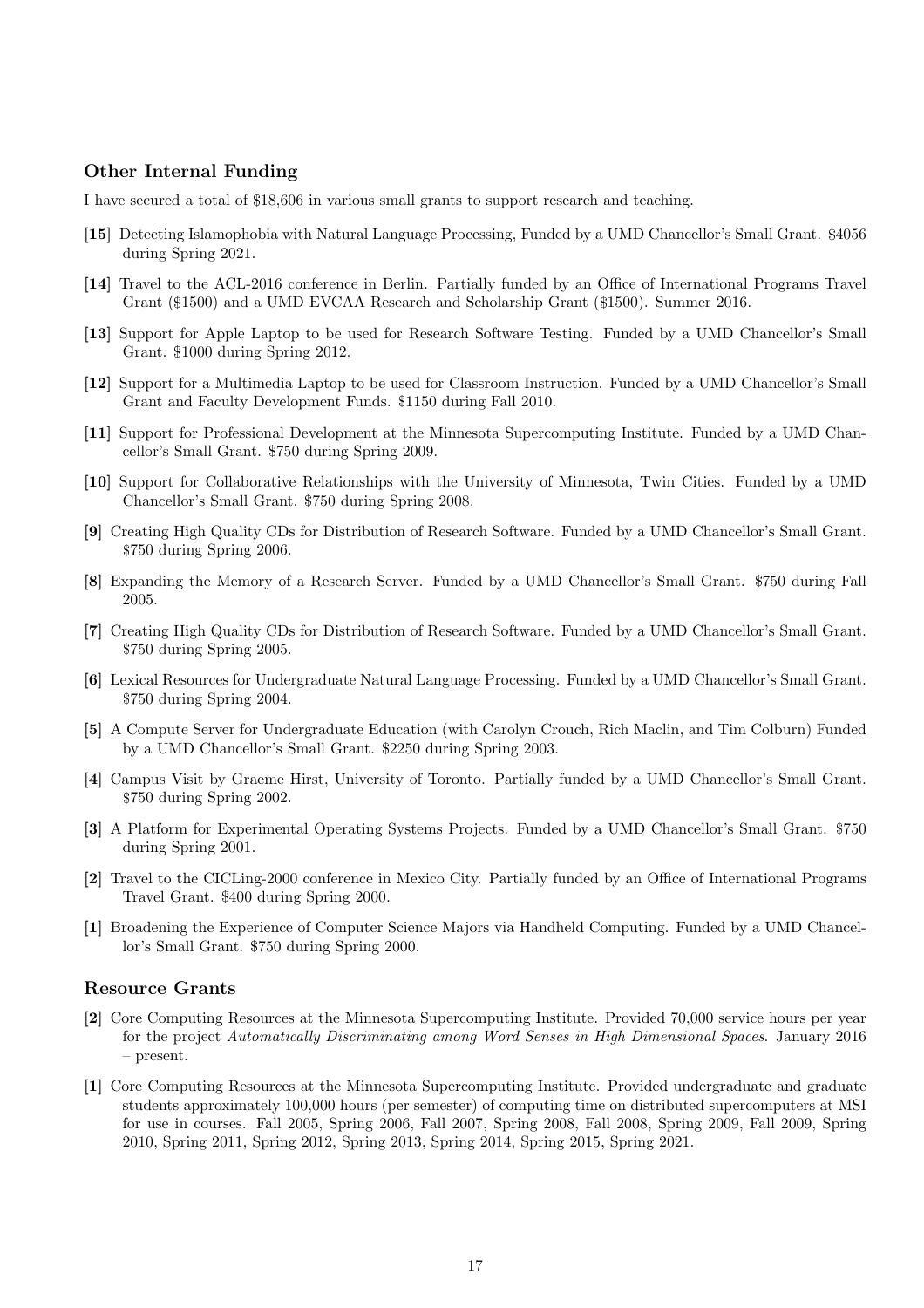## Journal Article Reviewing

I have reviewed 32 full-length journal articles and served on the Editorial Board of Computational Linguistics.

- [11] Computational Linguistics (1999–2001, 2009, 2018, 5 articles)
- [10] Language Resources and Evaluation (2008–2011, 2018, 5 articles)
- [9] Journal of Intelligent Information Systems (2018, 2 articles)
- [8] Journal of Natural Language Engineering, Special Issue on Distributional Lexical Semantics (2010, 1 article)
- [7] Literary and Linguistic Computing (2008, 1 article)
- [6] Journal of Information Systems (2008, 1 article)
- [5] Editorial Board, Computational Linguistics (2002–2005, 12 articles)
- [4] TAL, Special Issue on Scaling of Natural Language Processing: Complexity, Algorithms, and Architectures (2005, 1 article)
- [3] Journal of Natural Language Engineering, Special Issue on Parallel Text (2005, 1 article)
- [2] Journal of Artificial Intelligence Research (2003 and 2010, 2 articles)
- [1] Machine Learning (1999, 1 article)

## Conference and Workshop Paper Reviewing

I have reviewed for 172 conferences and workshops. Each event typically asks that 3-5 papers be reviewed, which leads to an estimate of somewhere between 516 to 860 conference and workshop papers reviewed.

- [2021] (5) The Joint Conference of the 59th Annual Meeting of the Association for Computational Linguistics and the 11th International Joint Conference on Natural Language Processing (17th Workshop on MultiWord Expressions), The Joint Conference of the 59th Annual Meeting of the Association for Computational Linguistics and the 11th International Joint Conference on Natural Language Processing (Theme : NLP for Social Good, Ethics Review Committee), The Joint Conference of the 59th Annual Meeting of the Association for Computational Linguistics and the 11th International Joint Conference on Natural Language Processing (SemEval-2021 : The 15th International Workshop on Semantic Evaluation), 2021 Annual Conference of the North American Chapter of the Association for Computational Linguistics (The Seventh Workshop on Computational Linguistics and Clinical Psychology: Improving Access)
- [2020] (4) The 28th International Conference on Computational Linguistics (SemEval-2020 : International Workshop on Semantic Evaluation), The 2020 Conference on Empirical Methods in Natural Language Processing (NLP-CSS) : The 4th Workshop on Natural Language Processing and Computational Social Science), 12th Edition of the Language Resources and Evaluation Conference (The 13th Workshop on Building and Using Comparable Corpora), The 58th Annual Meeting of the Association for Computational Linguistics
- [2019] (1) The 2019 Conference of the North American Chapter of the Association for Computational Linguistics (SemEval-2019 : International Workshop on Semantic Evaluation);
- [2018] (8) 16th Ibero-American Conference on Artificial Intelligence; The 27th International Conference on Computational Linguistics; The 2018 Conference of the North American Chapter of the Association for Computational Linguistics (The 13th Workshop on Innovative Use of NLP for Building Educational Applications); The 2018 Conference of the North American Chapter of the Association for Computational Linguistics (SemEval-2018 : International Workshop on Semantic Evaluation); 11th Edition of the Language Resources and Evaluation Conference (The 11th Workshop on Building and Using Comparable Corpora); 19th International Conference on Intelligent Text Processing and Computational Linguistics; The 32nd AAAI Conference on Artificial Intelligence; 9th Global WordNet Conference 2018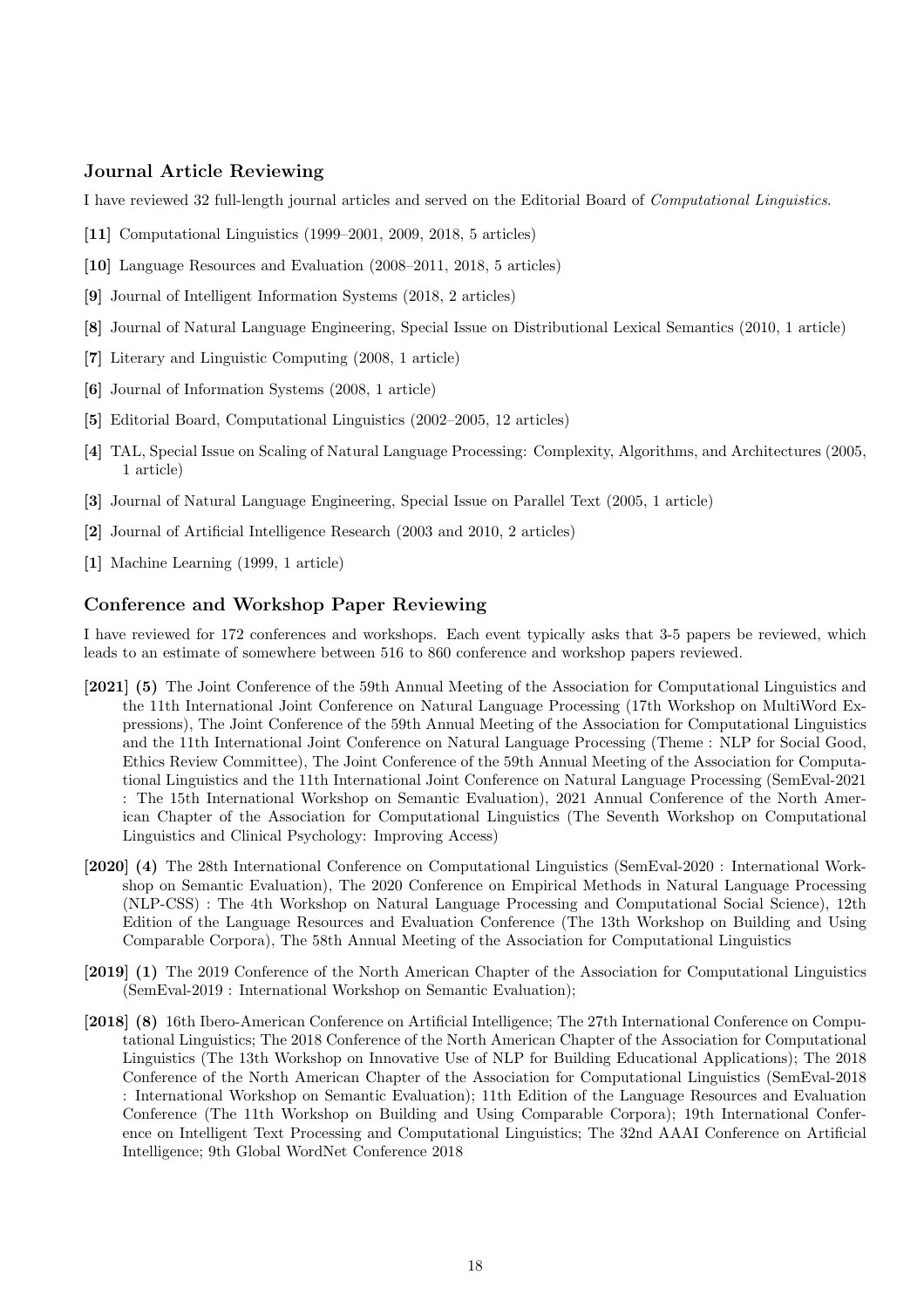- [2017] (10) The 2017 Conference on Empirical Methods in Natural Language Processing (The 12th Workshop on Innovative Use of NLP for Building Educational Applications); The AMIA Annual Symposium; The 55th Annual Meeting of the Association for Computational Linguistics (The Fourth Computational Linguistics and Clinical Psychology Workshop); The 55th Annual Meeting of the Association for Computational Linguistics (The 10th Workshop on Building and Using Comparable Corpora); The 55th Annual Meeting of the Association for Computational Linguistics (SemEval-2017 : International Workshop on Semantic Evaluation); The 55th Annual Meeting of the Association for Computational Linguistics; Consumer Culture Theory Conference 2017; 18th International Conference on Intelligent Text Processing and Computational Linguistics; The Fifteenth Annual Meeting of the European Chapter for Computational Linguistics - Student Research Workshop; The Thirty-First National Conference on Artificial Intelligence
- [2016] (12) Clinical Natural Language Processing Workshop at COLING 2016; 15th Mexican International Conference on Artificial Intelligence; Fifth Joint Conference on Lexical and Computational Semantics; The International Conference on Computational Processing of Portuguese; The 2016 Conference of the North American Chapter of the Association for Computational Linguistics - Human Language Technologies (Student Research Workshop); The 2016 Conference of the North American Chapter of the Association for Computational Linguistics - Human Language Technologies (The Third Computational Linguistics and Clinical Psychology Workshop); The 2016 Conference of the North American Chapter of the Association for Computational Linguistics - Human Language Technologies (The 11th Workshop on Innovative Use of NLP for Building Educational Applications); The 2016 Conference of the North American Chapter of the Association for Computational Linguistics - Human Language Technologies (SemEval-2016 : International Workshop on Semantic Evaluation); The 2016 Conference of the North American Chapter of the Association for Computational Linguistics - Human Language Technologies (Workshop on Discontinuous Structures in Natural Language Processing); 9th Workshop on Building and Using Comparable Corpora; 17th International Conference on Intelligent Text Processing and Computational Linguistics; Global WordNet Conference 2016
- [2015] (12) 4th Mexican International Conference on Artificial Intelligence; The 10th Brazilian Symposium in Information and Human Language Technology; International Workshop on Biomedical Data Mining, Modeling, and Semantic Integration: A Promising Approach to Solving Unmet Medical Needs; 8th Workshop on Building and Using Comparable Corpora; Workshop on Adaptive NLP at IJCAI 2015; The AMIA Annual Symposium; Consumer Culture Theory Conference 2015; The 2015 Conference of the North American Chapter of the Association for Computational Linguistics - Human Language Technologies (Student Research Workshop); The 2015 Conference of the North American Chapter of the Association for Computational Linguistics - Human Language Technologies (The 10th Workshop on Innovative Use of NLP for Building Educational Applications); SemEval-2015 : International Workshop on Semantic Evaluation; The 2015 Conference of the North American Chapter of the Association for Computational Linguistics - Human Language Technologies; 16th International Conference on Intelligent Text Processing and Computational Linguistics
- [2014] (10) 13th Mexican International Conference on Artificial Intelligence; 14th Ibero-American Conference on Artificial Intelligence; SemEval-2014 : International Workshop on Semantic Evaluation; The AMIA Annual Symposium; The International Conference on Computational Processing of Portuguese; The 52nd Annual Meeting of the Association for Computational Linguistics: Human Language Technologies (The 9th Workshop on Innovative Use of NLP for Building Educational Applications); 7th Workshop on Building and Using Comparable Corpora - Building Resources for Machine Translation Research; The 52st Annual Meeting of the Association for Computational Linguistics; 15th International Conference on Intelligent Text Processing and Computational Linguistics; Global WordNet Conference 2014
- [2013] (10) 12th Mexican International Conference on Artificial Intelligence; The AMIA Annual Symposium; The 6th International Joint Conference on Natural Language Processing; The 9th Brazilian Symposium in Information and Human Language Technology; SemEval-2013 : International Workshop on Semantic Evaluation; IEEE International Conference on Healthcare Informatics 2013; The 2013 Conference of the North American Chapter of the Association for Computational Linguistics: Human Language Technologies (The 8th Workshop on Innovative Use of NLP for Building Educational Applications); The 51st Annual Meeting of the Association for Computational Linguistics; The 2013 Conference of the North American Chapter of the Association for Computational Linguistics - Human Language Technologies; 14th International Conference on Intelligent Text Processing and Computational Linguistics
- [2012] (7) 11th Mexican International Conference on Artificial Intelligence; SemEval-2012 : International Workshop on Semantic Evaluation; The AMIA Annual Symposium; First Joint Conference on Lexical and Computational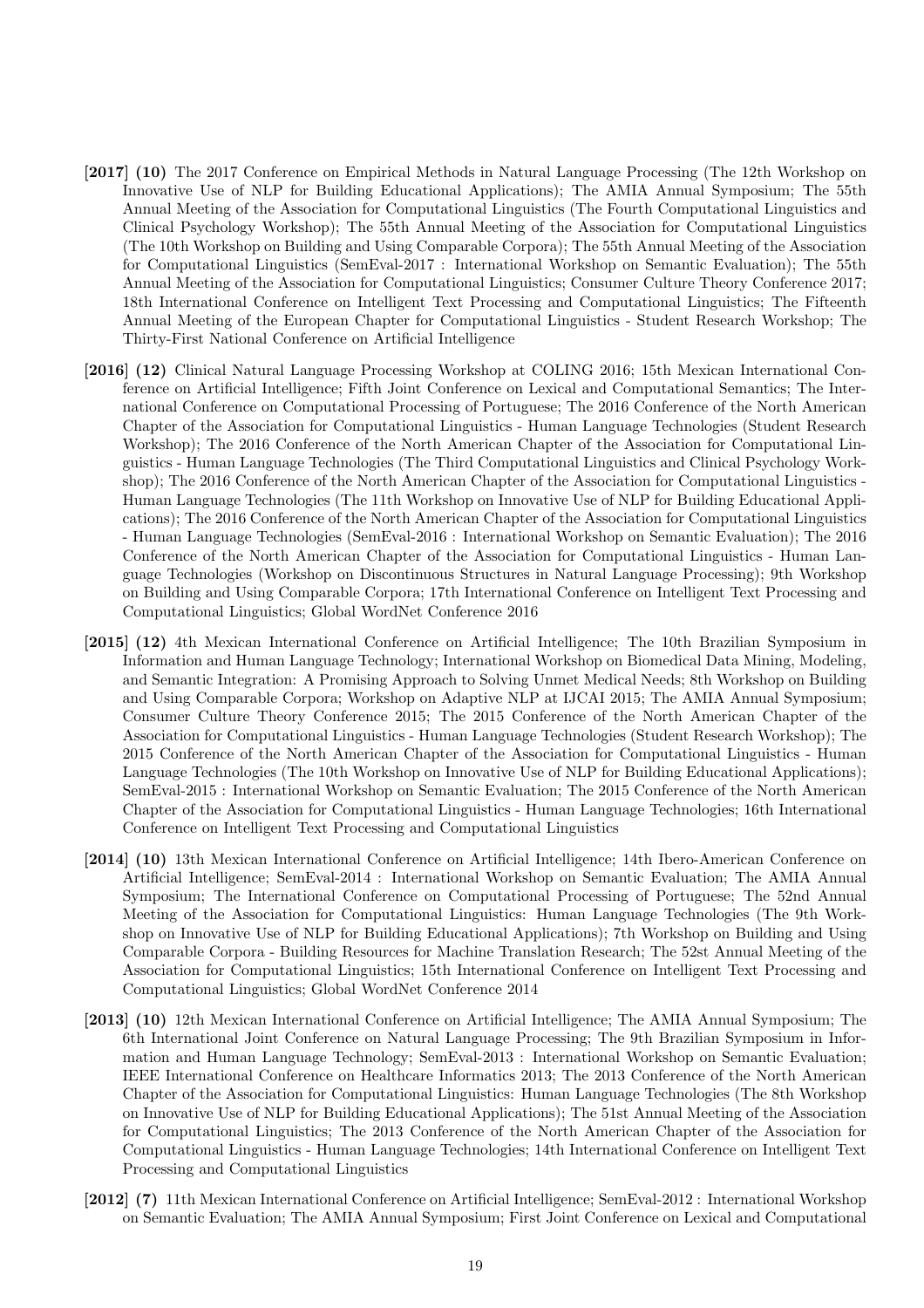Semantics; 13th International Conference on Intelligent Text Processing and Computational Linguistics; Global WordNet Conference 2012; 2nd ACM International Conference on Health Informatics

- [2011] (12) The 5th International Joint Conference on Natural Language Processing; 10th Mexican International Conference on Artificial Intelligence; I2B2 Suicide Notes Challenge; The 8th Brazilian Symposium in Information and Human Language Technology; The AMIA Annual Symposium; EMNLP 2011 Workshop on Unsupervised Learning in NLP; EMNLP 2011 Workshop on Geometrical Models of Natural Language Semantics; Conference on Empirical Methods in Natural Language Processing; ACL-HLT 2011 Workshop on Syntax, Semantics and Structure in Statistical Translation; ACL-HLT 2011 Workshop on Distributional Semantics and Compositionality; ACL-HLT 2011 Workshop on Innovative Use of NLP for Building Educational Applications; The 49th Annual Meeting of the Association for Computational Linguistics: Human Language Technologies; 12th International Conference on Intelligent Text Processing and Computational Linguistics
- [2010] (12) 1st ACM International Conference on Health Informatics; 9th Mexican International Conference on Artificial Intelligence; ACL-2010 Workshop on Geometrical Models of Natural Language Semantics; SemEval-2010 Fourth International Workshop on Semantic Evaluation; The Annual Symposium of the American Medical Informatics Association; NAACL-2010 Young Investigators Workshop on Computational Approaches to Languages of the Americas; NAACL-2010 Workshop on Computational Approaches to Linguistic Creativity; NAACL-2010 Student Research Workshop; NAACL-2010 Demonstration Session; NAACL-2010 Long and Short Papers; 11th International Conference on Computational Linguistics and Intelligent Text Processing; The Fifth International Conference of the Global WordNet Association
- [2009] (12) 8th Mexican International Conference on Artificial Intelligence; ACL 2009 Demonstration Program of the Joint conference of the 47th Annual Meeting of the Association for Computational Linguistics and the 4th International Joint Conference on Natural Language Processing of the Asian Federation of Natural Language Processing; Twenty-first International Joint Conference on Artificial Intelligence; North American Chapter of the Association for Computational Linguistics - Human Language Technologies 2009 Conference; NAACL-2009 Workshop on Semantic Evaluations: Recent Achievements and Future Directions; NAACL-2009 Workshop on Innovative Use of NLP for Building Educational Applications; NAACL-2009 Workshop on Unsupervised and Minimally Supervised Learning of Lexical Semantics; NAACL-2009 Student Research Workshop at the North American Chapter of the Association for Computational Linguistics - Human Language Technologies 2009 Conference; The Sixth Midwest Computational Linguistics Colloquium 2009; Second Web People Search Evaluation Workshop; 10th International Conference on Computational Linguistics and Intelligent Text Processing
- [2008] (7) 11th Ibero-American Conference on Artificial Intelligence; AAAI-2007 workshop on Wikipedia and Artificial Intelligence: An Evolving Synergy; The 46th Annual Meeting of the Association for Computational Linguistics: Human Language Technologies; The Fifth Midwest Computational Linguistics Colloquium; 9th International Conference on Computational Linguistics and Intelligent Text Processing; IJCNLP 2008 Workshop on Named Entity Recognition for South and South East Asian Languages; The Fourth Global WordNet Conference
- [2007] (5) Doctoral Consortium at EUROLAN 2007 ; SemEval-2007 4th International Workshop on Semantic Evaluations ; Eighth International Conference on Intelligent Text Processing and Computational Linguistics ; 20th International Joint Conference on Artificial Intelligence ; 5th International Conference on Natural Language Processing
- [2006] (8) ACL-COLING 2006 Workshop on Linguistic Distances ; The Twenty-First National Conference on Artificial Intelligence ; Joint Human Language Technology Conference / Annual Meeting of the North American Chapter of the Association for Computational Linguistics ; 11th Conference of the European Chapter of the Association for Computational Linguistics ; EACL 2006 Workshop on Cross-Language Knowledge Induction ; Seventh International Conference on Intelligent Text Processing and Computational Linguistics; Third International WordNet Conference
- [2005] (6) EuroLan 2005 Workshop on Cross-Language Knowledge Induction; ACL 2005 Workshop on Building and Using Parallel Texts: Data Driven MT and Beyond; 19th International Joint Conference on Artificial Intelligence; 43rd Annual Meeting of the Association for Computational Linguistics; AAAI Spring Symposium on Knowledge Collection from Volunteer Contributors; Sixth Annual Conference on Intelligent Text Processing and Computational Linguistics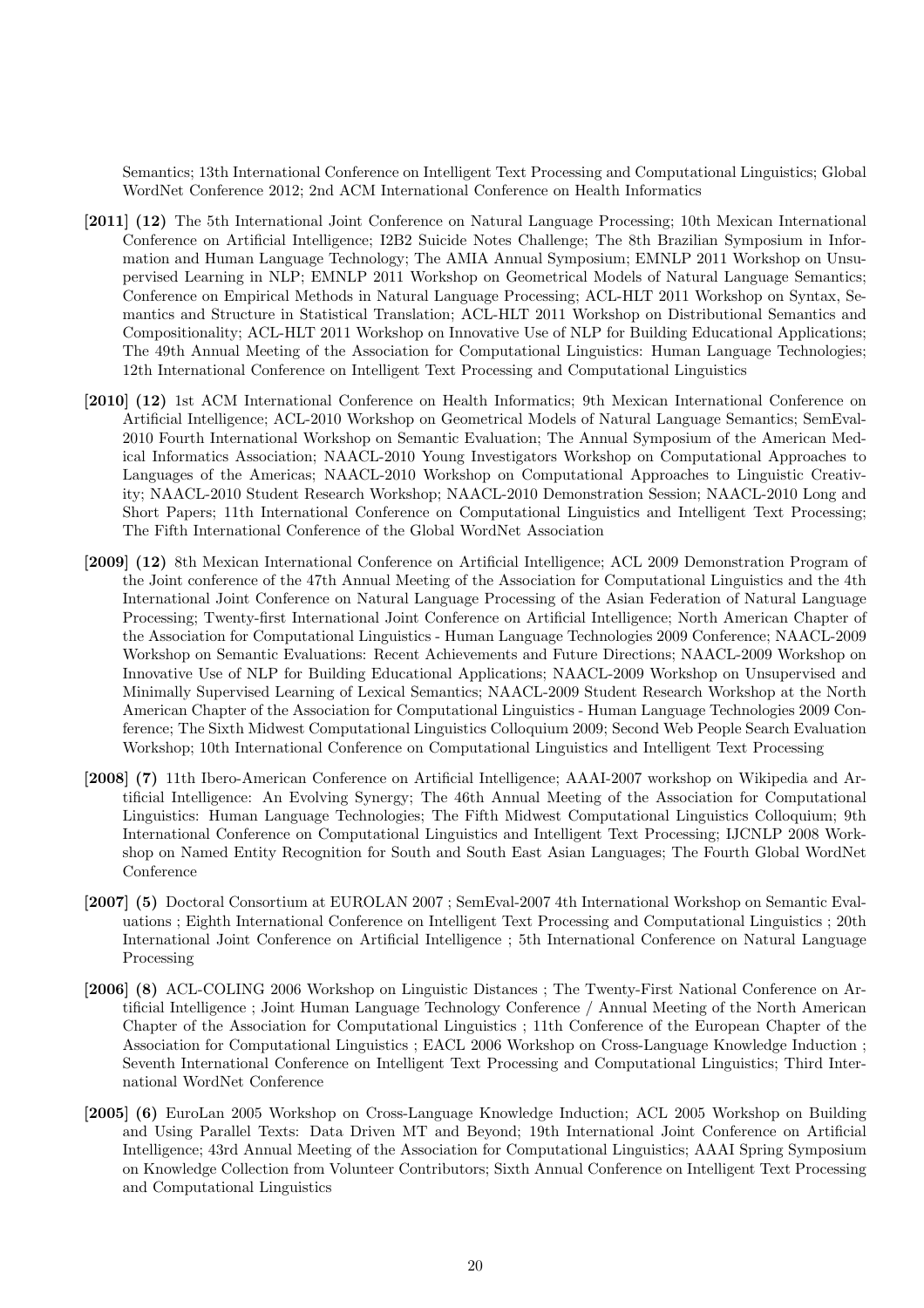- [2004] (8) The 20th International Conference on Computational Linguistics; 2004 Conference on Empirical Methods in Natural Language Processing; Third International Workshop on the Evaluation of Systems for the Semantic Analysis of Text; 42nd Annual Meeting of the Association for Computational Linguistics ; American Association for Artificial Intelligence Doctoral Consortium ; Conference on Computational Natural Language Learning ; The First International Joint Conference on Natural Language Processing ; Fifth Annual Conference on Intelligent Text Processing and Computational Linguistics
- [2003] (5) MT Summit Workshop: Towards Systematizing MT Evaluation; Annual Meeting of the Association for Computational Linguistics; HLT/NAACL Workshop on Building and Using Parallel Texts: Data Driven MT and Beyond; Human Language Technology Conference; International Conference on Intelligence Text Processing and Computational Linguistics
- [2002] (8) International Conference on Computational Linguistics; Annual Meeting of the Association for Computational Linguistics; ACL Workshop on Word Sense Disambiguation: Recent Successes and Future Directions; Conference on Empirical Methods in Natural Language Processing; Annual Meeting of the American Association for Artificial Intelligence (student session); International Workshop on Computational Approaches to Collocations; Human Language Technology Conference; International Conference on Intelligence Text Processing and Computational Linguistics
- [2001] (4) Annual Meeting of the Association for Computational Linguistics; Conference on Empirical Methods in Natural Language Processing; Conference on Human Factors and Computing Systems; International Conference on Intelligent Text Processing and Computational Linguistics
- [2000] (3) Annual Meeting of the Association for Computational Linguistics; International Conference on Machine Learning; Conference on Human Factors and Computing
- [1999] (2) Conference on Empirical Methods in Natural Language Processing and Very Large Corpora; Association of Computing Machinery Symposium on Applied Computing
- [1997] (1) Annual Meeting of the Association for Computational Linguistics, student session

## Other Reviewing

- [5] Vrije Universiteit Amsterdam, Dissertation Evaluation (2019)
- [4] Royal Netherlands Academy of Arts and Sciences External Referee (2017)
- [3] Royal Netherlands Academy of Arts and Sciences External Referee (2017)
- [2] National Science Foundation Grant Review Panelist (2002, 2004, 2005, 2010)
- [1] Emmanuel College Research Fellowship Competition, Cambridge, England (2003)

#### Graduate Student Research Supervision

I have supervised one Ph.D. dissertation, 17 M.S. theses and eight M.S. projects. Of my former M.S. students, eleven have gone on to pursue Ph.D. degrees in Natural Language Processing: S. Sengupta (Penn State, in progress), S. Vallabhajosyula (Ohio State, in progress), J. Rusert (Iowa, in progress) Y. Xu (Georgia Tech, in progress), V. Kolhatkar (Toronto, Ph.D. awarded 2015), A. Kulkarni (Carnegie–Mellon, Ph.D. awarded 2013), M. Joshi (Carnegie– Mellon, awarded 2013), B. McInnes (Minnesota, Ph.D. awarded 2009), S. Mohammad (Toronto, Ph.D. awarded 2008), S. Patwardhan (Utah, Ph.D. awarded 2010), and S. Banerjee (Carnegie–Mellon, Ph.D. awarded 2010).

- [26] Anna Martin. Information Extraction from Scholarly Documents, M.S. Thesis, Department of Computer Science, Expected May 2022.
- [25] Samuel Akrah. Fine Tuning RoBERTa model for Humor Detection and Offense Rating, M.S. Project, Department of Computer Science, Expected May 2022.
- [24] Zakaria Daud. Implementing an LSTM seq2seq Chatbot from the Cornell Movie Database, M.S. Project, Department of Computer Science, May 2021.
- [23] Saptarshi Sengupta. Hyperpartisan News Detection using Logistic Regression and Convolutional Neural Networks. M.S. Project, Department of Computer Science, August 2020.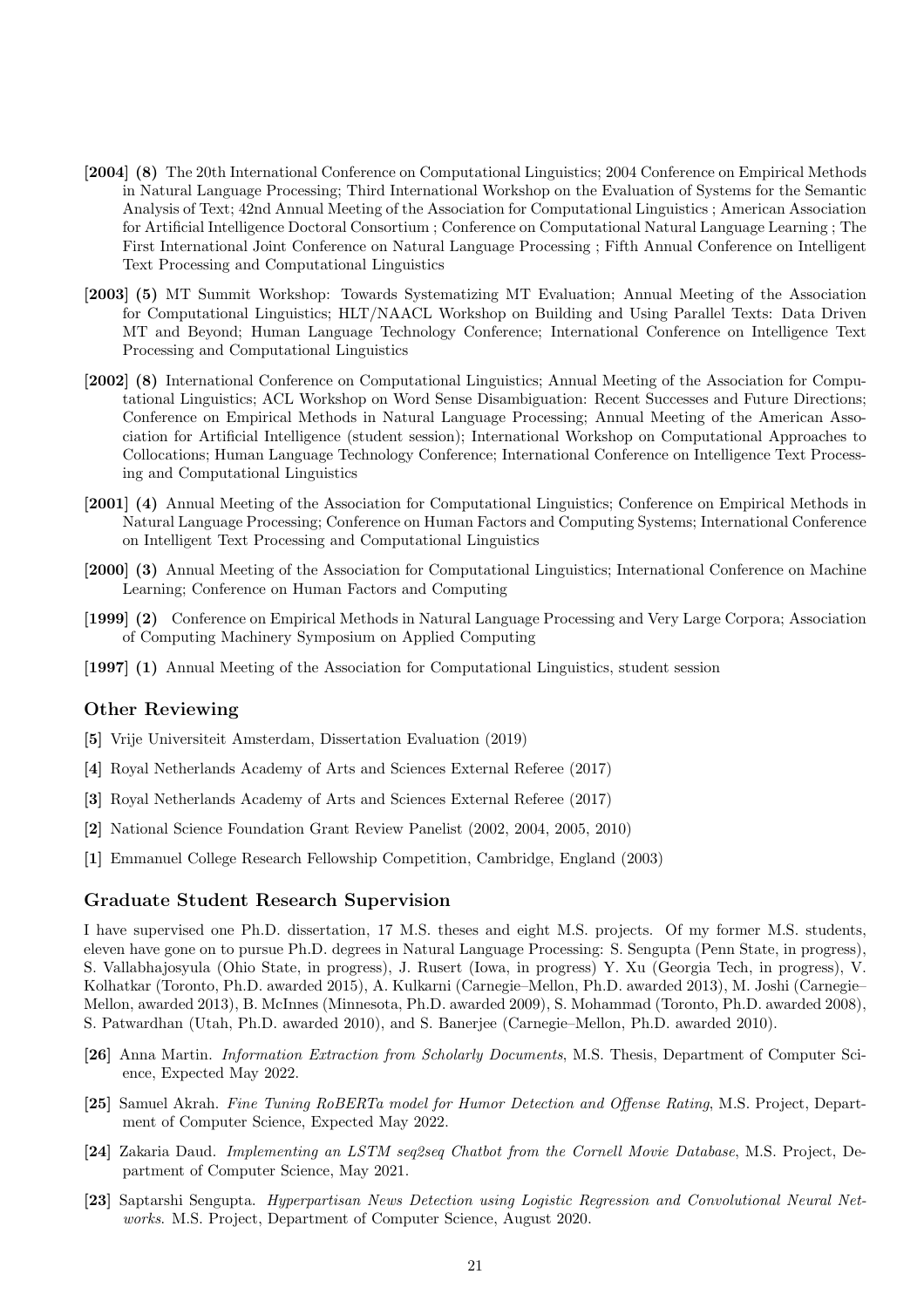- [22] Madiha Mirza. Language Models for Interpretation of Puns. M.S. Project, Department of Computer Science, January 2020.
- [21] Xinru Yan. Language Models for Humor Detection. M.S. Project, Department of Computer Science, April 2019.
- [20] Swathi Vallabhajosyula. Hypernym Discovery over WordNet and English Corpora using Hearst Patterns and Word Embeddings, M.S. Thesis, Department of Computer Science, July 2018.
- [19] Zhenduo Wang. Text Embedding Methods on Different Levels for Tweet Authorship Attribution, M.S. Project, Department of Mathematics and Statistics, May 2018. [co-advised with Y. Li]
- [18] Jon Rusert. Language Evolves, So Should WordNet. M.S. Thesis, Department of Computer Science, May 2017.
- [17] Mugdha Choudhary. Developing a Path Based Measure of Semantic Relatedness for the Unified Medical Language System, M.S. Thesis, Department of Computer Science, August 2012.
- [16] Yanbo Xu. Using Random Walks to Measure Semantic Relatedness, M.S. Project, Department of Mathematics and Statistics, July 2011. [co-advised with Kang James]
- [15] Bridget McInnes. Accurate and Scalable Word Sense Disambiguation in the Biomedical Domain, Ph.D. Dissertation, University of Minnesota – Twin Cities, September, 2009. [co-advised with John Carlis]
- [14] Varada Kolhatkar. An Extended Analysis of a Method of All Words Sense Disambiguation, M.S. Thesis, August 2009.
- [13] Mahesh Joshi. Kernel Methods for Word Sense Disambiguation and Abbreviation Expansion in the Medical Domain, M.S. Thesis, August 2006. [co-advised with Rich Maclin]
- [12] Apurva Padhye. Comparing Supervised and Unsupervised Classification of Messages in the Enron Email Corpus, M.S. Thesis, August 2006.
- [11] Anagha Kulkarni. Unsupervised Context Discrimination and Automatic Cluster Stopping, M.S. Thesis, July 2006.
- [10] Saiyam Kohli. Introducing an Object Oriented Design to the Ngram Statistics Package, M.S. Project, July 2006.
- [9] Jason Michelizzi. Measures of Semantic Similarity and Relatedness and their Applications, M.S. Thesis, July 2005.
- [8] Pratheepan Raveendranathan. Identifying Sets of Related Words in the World Wide Web, M.S. Thesis, July 2005.
- [7] Bridget McInnes. Extending the Log-Likelihood Ratio to Identify Collocations in Large Corpora M.S. Thesis, December 2004.
- [6] Amruta Purandare. Word Sense Discrimination by Clustering Similar Contexts, M.S. Thesis, August 2004.
- [5] Saif Mohammad. Combining Lexical and Syntactic Features for Supervised Word Sense Disambiguation, M.S. Thesis, August 2003.
- [4] Siddharth Patwardhan. Incorporating Dictionary and Corpus Information in a Measure of Semantic Relatedness, M.S. Thesis, August 2003.
- [3] Satanjeev Banerjee. Adapting the Lesk Algorithm for Word Sense Disambiguation to WordNet, M.S. Thesis, December 2002.
- [2] Nitin Varma. Measures of Collocation for Finding Word Alignment in Parallel Corpora, M.S. Thesis, December 2002.
- [1] Aditi Paluskar. User Level Control of Scheduling in a Micro Kernel Operating System, M.S. Project, November 2001.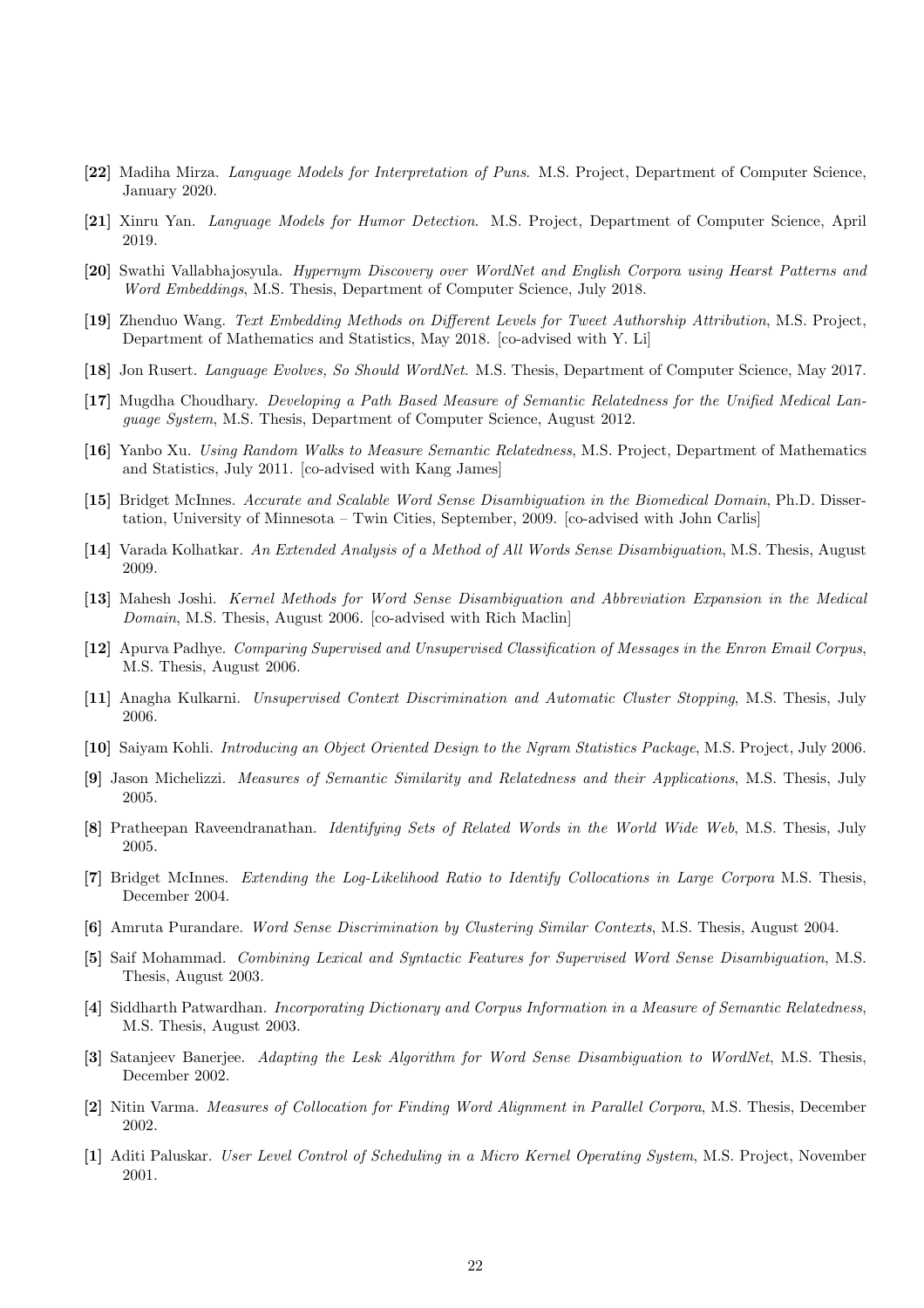## External Examiner of Ph.D. Dissertations

Performed detailed review of written dissertation and conducted in–person examination during defenses of V. Tsang, N. Thabet, D. Inkpen, and T. Wang.

- [8] Milton King. That Ain't How I Speak : Personalizing Natural Language Processing. University of New Brunswick, Canada. October 2021.
- [7] Tong Wang. Exploiting Linguistic Knowledge in Linguistics and Semantic Compositional Models. University of Toronto, Canada. November 2016. Adviser : Graeme Hirst
- [6] Chee Wee (Ben) Leong. Modeling Synergistic Relationships Between Words and Images. University of North Texas. October 2012. Adviser : Rada Mihalcea
- [5] Oana Magdalena Frunza. Personalized Medicine through Automatic Extraction of Information from Medical Texts. University of Ottawa, Canada. March 2012. Adviser : Diana Inkpen
- [4] Vivian Tsang. A Graph Approach to Measuring Text Distance. University of Toronto, Canada. June 2008. Adviser : Suzanne Stevenson
- [3] Naglaa Thabet. Classifying the Suras by their Lexical Semantics : an Exploratory Multivariate Analysis Approach to Interpreting the Qur'an. University of Newcastle, England. August 2006. Adviser : Hermann Moisl
- [2] Gerard Escudero Bakx. Machine Learning Techniques for Word Sense Disambiguation. Universitat Politècnica de Catalunya, Barcelona, Spain. May 2006. Advisers : Lluís Màrquez Villodre & German Rigau Claramunt
- [1] Diana Zaiu Inkpen. Building a Lexical Knowledge-Base of Near-Synonym Differences. University of Toronto, Canada. October 2003. Adviser : Graeme Hirst

#### Graduate Student Thesis and Dissertation Committees

Students are listed by the year of graduation.

- [2021] Shawn Savela (M.S.); Kimberly Mandery (M.S)
- [2016] Mounika Chillamcherla (M.S.); Yan Bai (M.S.)
- [2010] Shana Watters (University of Minnesota Twin Cities, Ph.D.)
- [2006] Kai Xu (M.S.)
- [2005] Paul Gordon (M.S.); Sampanna Salunke (M.S.)
- [2003] Meijia Guo (University of Minnesota Twin Cities, M.S.); Alexander Kosolapov (M.S.); Sweta Sinha (M.S.)
- [2002] Devdatta Kulkarni (M.S.); Kristy Vanhornweder (M.S.)
- [2001] Hariprasad Bommaganti (M.S.); Gan Chen (M.S.)
- [1999] Wilbur Hsu (Cal Poly, M.S.)

# Undergraduate Student Research Supervision

- [8] Joshua McKelvey. Using Natural Language Processing (NLP) to Extract Biomarker Data using Medical Labels from FDA Approved Drugs, Undergraduate Research Assistantship (UROP), University of Minnesota, Duluth, Spring 2019.
- [7] Shuning Jin. Sentiment Analysis in Twitter using Deep Learning, Undergraduate Research Assistantship (UROP + Independent Study), University of Minnesota, Duluth, January 2018 – May 2019.
- [6] Justin Chase. Advanced Search Tools for Online Resources, Undergraduate Research Assistantship (UROP), University of Minnesota, Duluth, Spring 2005.
- [5] Brian Rassier. Building Resources for Languages with Scarce Resources, Undergraduate Research Assistantship (Independent Study), University of Minnesota, Duluth, Spring 2003.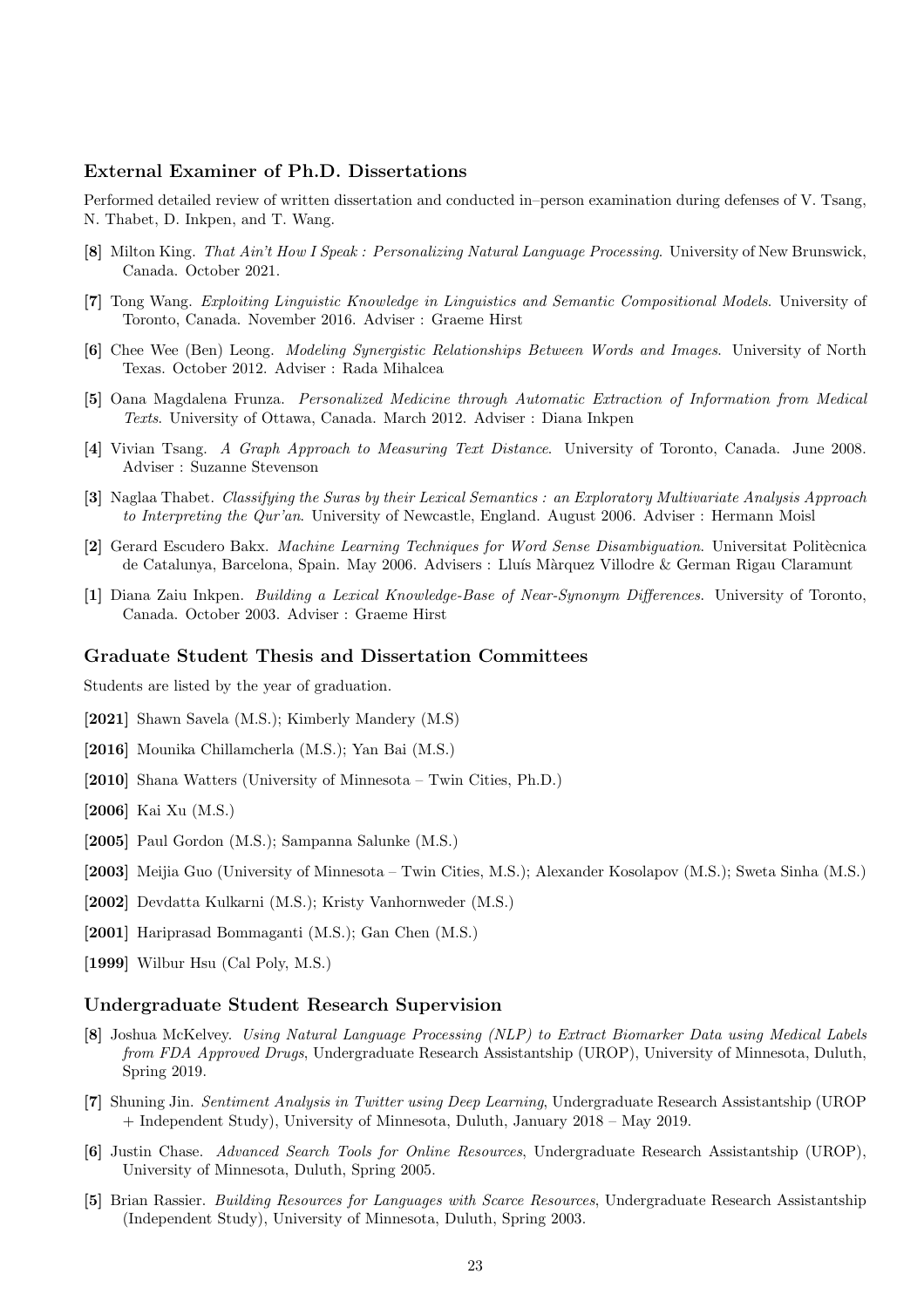- [4] Brian Rassier. A Tool for Manual Alignment of Bilingual Text, Undergraduate Research Assistantship (Independent Study), University of Minnesota, Duluth, Spring, Fall 2002.
- [3] Brian Rassier. Tools and Techniques for Automatic Bilingual Lexicon Construction, Undergraduate Research Assistantship (UROP), Summer 2002.
- [2] Ryan Horton. Service Center Tracking Tool, Senior Project, Cal Poly, 1998–1999.
- [1] Richard Chau. Mandarin Speech Recognition. Independent Study Project, Cal Poly, Fall 1998.

#### Graduate Student Internship Coordination and Supervision

I have assisted in the selection and supervision of graduate student interns at the Mayo Clinic, Division of Biomedical Informatics, Rochester, Minnesota. The objective of these internships was to extend thesis research done under my direction to the medical domain.

- [5] Anagha Kulkarni. Exploration of Three Cluster Stopping Rules for the task of Word Sense Discrimination. Summer 2005, Mayo supervisor: Guergana Savova.
- [4] Mahesh Joshi. Supervised Methods for Automatic Acronym Expansion in Medical Text. Summer 2005, Mayo Clinic supervisor: Serguei Pakhomov.
- [3] Bridget McInnes. Determining the Syntactic Structure of Medical Terms in Clinical Notes. Summer 2004, Mayo Clinic supervisor: Serguei Pakhomov.
- [2] Siddharth Patwardhan. Measuring Semantic Relatedness Using a Medical Taxonomy. Summer 2003, Mayo Clinic supervisor: Serguei Pakhomov.
- [1] Bridget McInnes. Incorporating N-gram Statistics in the Normalization of Clinical Notes. Summer 2003, Mayo Clinic supervisor: Serguei Pakhomov.

#### Tutorials, Workshops, and Classes Attended

- [2020 2021] Histories of Artificial Intelligence : A Genealogy of Power, May 2020 July 2021, University of Cambridge (UK), Virtual Reading Group, 3 meetings per month.
- [2020] Integrating Ethics into the Natural Language Processing Curriculum, Tutorial by Emily Bender, Dirk Hovy, and Alexandra Schofield, July 5, 2020, Virtual Event.
- [2020] Data Feminism Reading Group, April June 2020, Virtual Reading Group, 9 weekly meetings led by authors Catherine D'Ignazio and Lauren F. Klein.
- [2020] Data Statements for Natural Language Processing: Towards Best Practices, May 11–13, 2020, Virtual Event.
- [2016 2020] Conversational Mandarin, Duluth Public Schools Community Education class (weekly)
- [2013] Spark Fest The Twin Cities Digital Humanities Symposium, May 14–15, 2013, Minneapolis, MN.
- [2010] NLM Terminology Resources in Practice, Tutorial by Olivier Bodenreider, James Case, Kin Wah Fung, John Kilbourne, Suresh Srinivasan, and Jan Willis, November 13, 2010, Washington, DC.
- [2009] Practical Modeling Issues Representing Coded and Structured Patient Data in EHR Systems, Tutorial by Stanley Huff, November 14, 2009, San Francisco, CA.
- [2008] Knowledge-Based Decision-Support Systems for Implementing Clinical Practice Guidelines, Tutorial by Samson Tu, Mary Goldstein, Mor Peleg, and Susana Martins, November 8, 2008, Washington, DC.
- [2007] Evaluating Health IT Projects: A Practical Approach, Tutorial by Caitlin M. Cusack and Dan Gaylin, November 10, Chicago, IL; Design and Conduct of Evaluation Studies in Biomedical Informatics, Tutorial by Charles P. Friedman, November 11, Chicago, IL.
- [2006] Clinical Classifications and Biomedical Ontologies: Terminology Evolution, Principles, and Practicalities, Tutorial by Christopher Chute, James Cimino, and Suzanne Bakken. November 11, Washington, DC; What's in a Name: Current Methods, Applications, and Evaluation in Multilingual Name Search and Matching, Tutorial by Sherri Condon and Keith J. Miller. June 4, New York City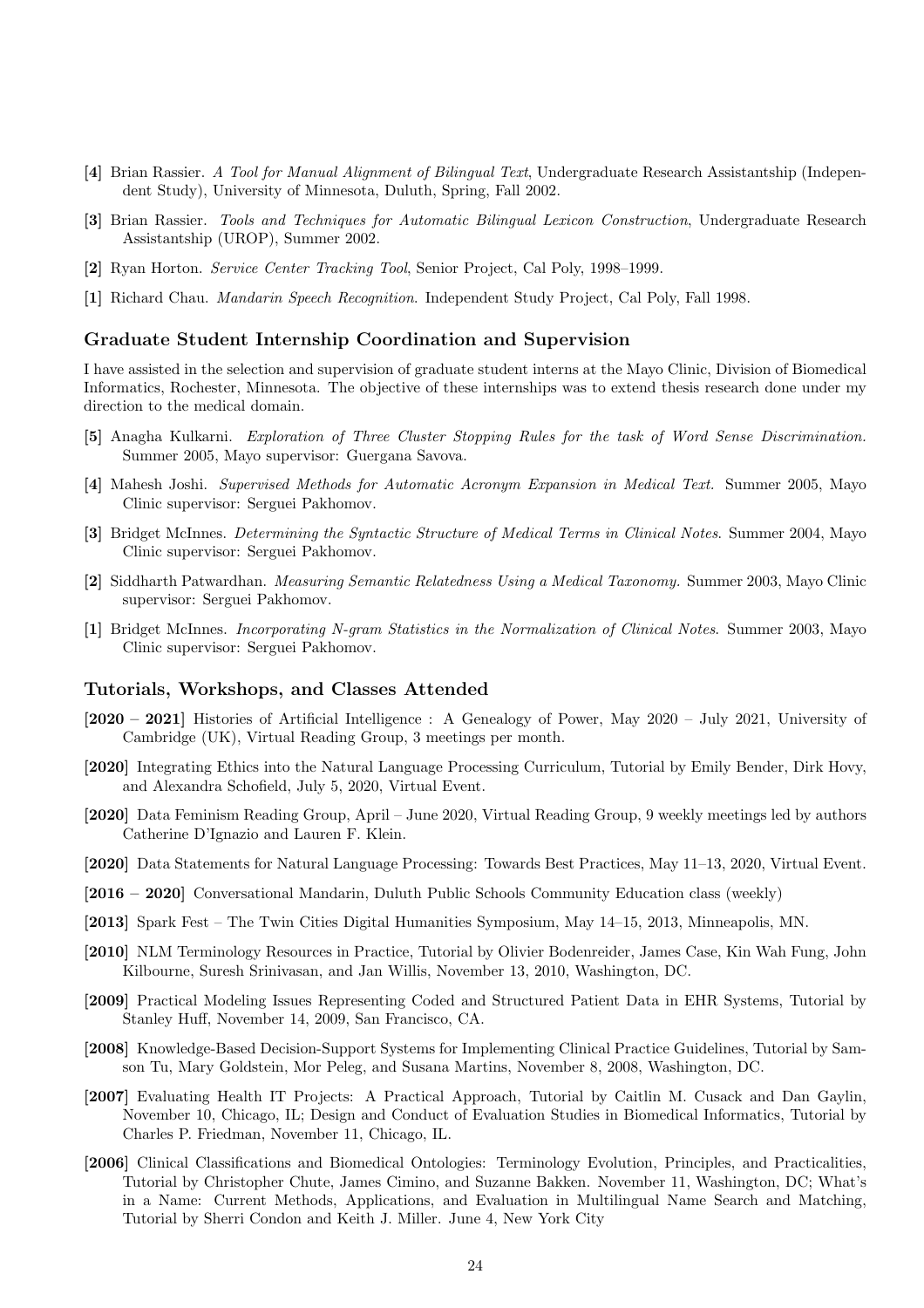- [2005] Ontologies in Biomedicine, Tutorial by Mark A. Musen, October 23, Washington, DC ; Unified Medical Language System (UMLS) Overview, Tutorial by Jan Willis. October 22, Washington, DC ; EuroLAN 2005, Summer School on The Multilingual Web : Resources, Technologies, and Prospects. July 25–August 6, Cluj– Napoca, Romania; Empirical Methods in Artificial Intelligence, Tutorial by Paul Cohen, July 10, Pittsburgh, PA; Max-Margin Methods for NLP: Estimation, Structure, and Applications. Tutorial by Dan Klein and Ben Taskar. June 25, Ann Arbor, MI.
- [2004] Semantic Inference for Question Answering, Tutorial by Sanda Harabagiu and Srini Narayanan. May 2, Boston, MA; Statistical Language Models and Information Retrieval, Tutorial by ChengXiang Zhai. May 2, Boston, MA.
- [2003] AI Techniques for Personalized Recommendation. Tutorial by Joseph Konstan, John Riedl and Anthony Jameson. August 10, Acapulco, Mexico. A Workshop on Parallel Programming with MPI. Class by Minnesota Supercomputing Institute. July 22, Minneapolis, MN; Optimization, Maxent Models, and Conditional Estimation without Magic. Tutorial by Chris Manning and Dan Klein. May 27, Edmonton, Canada;
- [2001] Empirical Methods in Natural Language Processing : What's Happened Since the First SIGDAT Meeting? Tutorial by Kenneth Ward Church. June 2, Pittsburgh, PA.
- [2000] Intermediate VHDL. Class by Aldec Corp. September 26–27, Bloomington, MN; Machine Translation. Tutorial by Kevin Knight. April 29, Seattle, WA.
- [1999] Getting Started as a Successful Grant Writer and Academician. Workshop by Stephen Russell. October 28–29, Minneapolis, MN.
- [1998] Robot Building Laboratory. Class by the KISS Institute for Practical Robotics. July 26–27, Madison, WI.
- [1996] Default Reasoning: Between Logic and Probabilities: Concepts, Models and Algorithms. Tutorial by Hector Geffner. August 5, Portland, OR; Partially Observable Markov Decision Processes. Tutorial by Thomas Dean and Leslie Pack Kaelbling. August 5, Portland, OR; Ontologies Principles, Applications and Opportunities. Tutorial by Michael Gruninger and Mike Uschold. August 4, Portland, OR.

## Conference, Workshop, and Shared Task Organization

- [10] Co-Organizer (with Jennifer D'Souza and Sören Auer) of SemEval-2021 Task 11: NLP Contribution Graph, August 2021, Bangkok (virtual).
- [9] Co-Organizer (with David Jurgens, Varada Kolhatkar, Lucy Li, and Margot Mieskes) of the 5th Workshop on Teaching Natural Language Processing, June 2021, Mexico City (virtual).
- [8] Publicity Co-Chair (with Anna Rogers) of the 28th International Conference on Computational Linguistics (COLING), December 2020, Barcelona (virtual).
- [7] Program Chair (with Christy Doran and Thamar Solorio) of the Annual Conference of the North American Chapter of the Association for Computational Linguistics (NAACL), June 2019, Minneapolis, MN.
- [6] Co-Organizer (with Thamar Solorio) of the NAACL 2010 Young Investigators in the Americas Workshop, June 2010, Los Angeles, CA.
- [4] Co-Organizer (with Joel Martin & Rada Mihalcea) of the ACL 2005 Workshop on Building and Using Parallel Texts: Data Driven MT and Beyond, June 2005, Ann Arbor, MI.
- [5] Task Coordinator (with Joel Martin & Rada Mihalcea) of the Word Alignment shared task in conjunction with the ACL 2005 Workshop on Building and Using Parallel Texts: Data Driven MT and Beyond, June 2005, Ann Arbor, MI.
- [4] Co-Chair (with Masaaki Nagata) of the Demonstration and Interactive Poster Session at the 43rd Annual Meeting of the Association for Computational Linguistics, June 2005, Ann Arbor, MI.
- [3] Task Coordinator (with Tim Chklovski, Rada Mihalcea, & Amruta Purandare) of the MultiLingual Lexical Sample task in conjunction with the Third International Workshop on the Evaluation of Systems for the Semantic Analysis of Text, Spring 2004.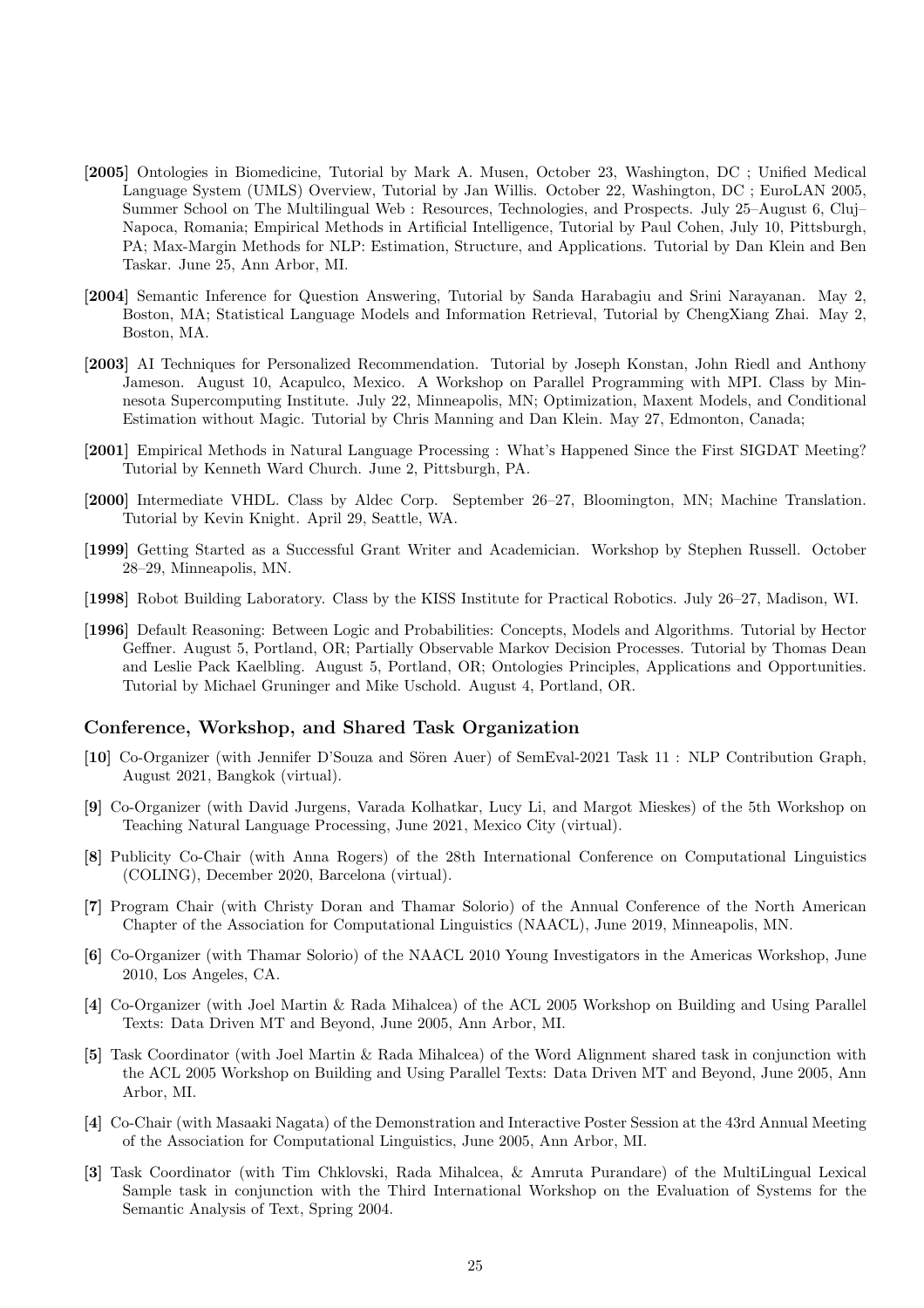- [2] Task Coordinator (with Rada Mihalcea) of the Word Alignment shared task in conjunction with the HLT/NAACL Workshop on Building and Using Parallel Texts: Data Driven MT and Beyond; Human Language Technology Conference, May 2003, Edmonton, Canada.
- [1] Co-Organizer (with Rada Mihalcea) of HLT/NAACL Workshop on Building and Using Parallel Texts: Data Driven MT and Beyond; Human Language Technology Conference, May 2003, Edmonton, Canada.

# Other Professional Service

- Organizer, Organizer Birds of a Feather session on NLP Applications at ACL 2021
- Mentor, ACL 2021 Graduate Student outreach
- Mentor, NAACL 2021 New Faculty and Graduate Student outreach
- Ethics Review Committee, ACL-IJCNLP 2021 conference
- Organizer, Teaching NLP Birds of a Feather Session at COLING 2020
- Ethics Advisory Group, COLING 2020 conference
- Co-organizer, Ethics Birds of a Feather Session at ACL 2020 (with Emily Bender)
- Mentor, ACL 2020 Graduate Student outreach
- Mentor, NAACL 2019 New Faculty and Graduate Student outreach
- Mentor, ACL 2017 Women in NLP workshop
- Mentor, EACL 2017 Student Research workshop
- Mentor, NAACL 2015 Student Research workshop
- Member, Nominating Committee, North American Chapter of the Association for Computational Linguistics (2010–2013)
- Member, Advisory Board, ACM SIGHIT, Special Interest Group on Health Informatics,  $(2011 2012)$
- Mentor, ACM IHI Doctoral Consortium, January 2012
- Elected Representative, Executive Board of the North American Chapter of the Association for Computational Linguistics (2009–2010)
- Liaison, Latin American Outreach, North American Chapter of the Association for Computational Linguistics (2001–2008)
- Developer and Maintainer, Registry of Latin American Researchers in Natural Language Processing and Computational Linguistics (2003–2013)
- Secretary (elected), ACL Special Interest Group in Lexical Semantics (SIGLEX) (2004–2006)
- Invited Participant, Semantic Annotation Planning Meeting (Sponsored by DARPA, NSA, NSF, CIA and DOD), College Park, Maryland, April 14-15 2005,
- Mentor, Ninth SIGART/AAAI Doctoral Consortium, 2004
- Member, Senseval Organizing Committee (2001–2004)

## Professional Society Memberships

- Association for Computational Linguistics (since 1994)
- Society for the History of Science and Technology (since 2020)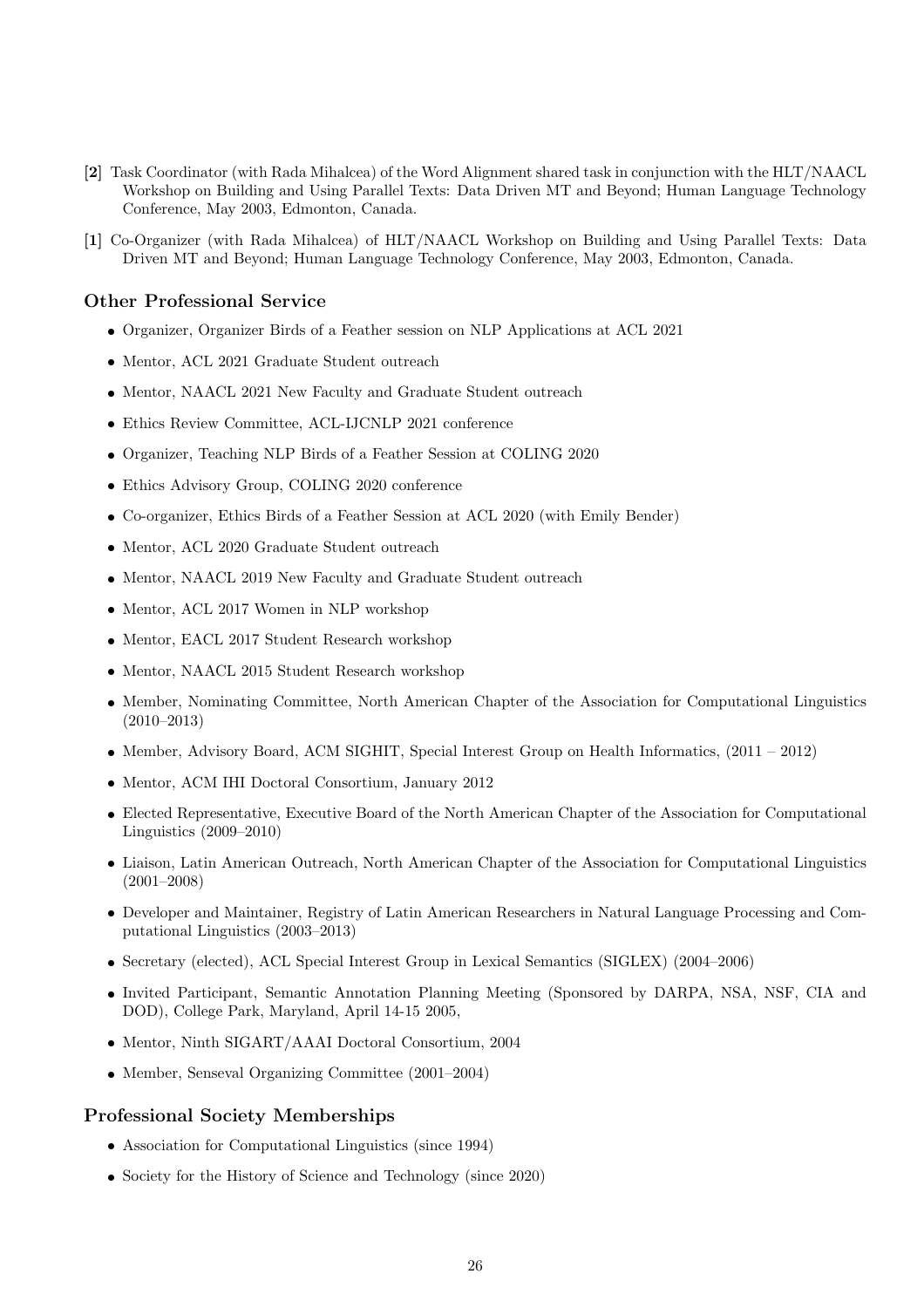# University Teaching Experience

While at the University of Minnesota, Duluth I have taught nine different semester length classes a total of 76 times (Fall 1999 – Spring 2022 inclusive). I developed two new undergraduate classes (Operating Systems Practicum and Natural Language Processing), and a new graduate level class (Advanced Natural Language Processing). I significantly revised two undergraduate classes (Computer Architecture and Computer Ethics) and one graduate level class (Advanced Computer Architecture).

- Computer Architecture (Junior/Senior, 4 semester hours, 17 times)
- Natural Language Processing (Junior/Senior, 4 semester hours, 16 times)
- Operating Systems Practicum (Junior/Senior, 4 semester hours, 16 times)
- Advanced Natural Language Processing (Graduate, 4 semester hours, 14 times)
- Advanced Computer Architecture (Graduate, 4 semester hours, 4 times)
- Computer Ethics (Junior/Senior, 4 semester hours, 4 times)
- Computer Organization (Sophomore, 4 semester hours, 3 times)
- Operating Systems (Junior/Senior, 4 semester hours, 1 time)
- (Cal Poly) Fundamentals of Computer Science II (Freshman, 4 quarter hours, 2 times)
- (Cal Poly) Programming Languages (Junior/Senior, 4 quarter hours, 2 times)
- (Cal Poly) Artificial Intelligence (Graduate, 4 quarter hours, 1 time)

## University Committee Memberships

Educational Policy Committee, August 2012 - May 2013

## Department and College Committee Memberships

- Executive Committee, Swenson College of Science and Engineering, September 2009 May 2015, September  $2021$  – present
- University Education Association (UEA) representative, Department of Computer Science, September 2017 present
- Space Committee, Swenson College of Science and Engineering, September 2015 May 2016
- Space and Shared Resources Working Group, Swenson College of Science and Engineering, November 2014 May 2015
- Ad-hoc Committee on BA degree, Department of Computer Science, September 2011 May 2013
- Committee for Review of Faculty Development Fund Proposals (chair), Swenson College of Science and Engineering, September 2010 – May 2011
- Ad-hoc Committee on Accreditation Standards, Department of Computer Science, Spring 2006
- Single Semester Leave Committee, College of Science and Engineering, Fall 2005
- Visiting Faculty Search Committee, Department of Computer Science, Spring 2004
- Faculty Search Committee, Department of Computer Science, 2000–2001
- Faculty Recruiting Committee, Department of Computer Science, Cal Poly, 1998–1999
- Computer Architecture Working Group, Department of Computer Science, Cal Poly, 1998–1999